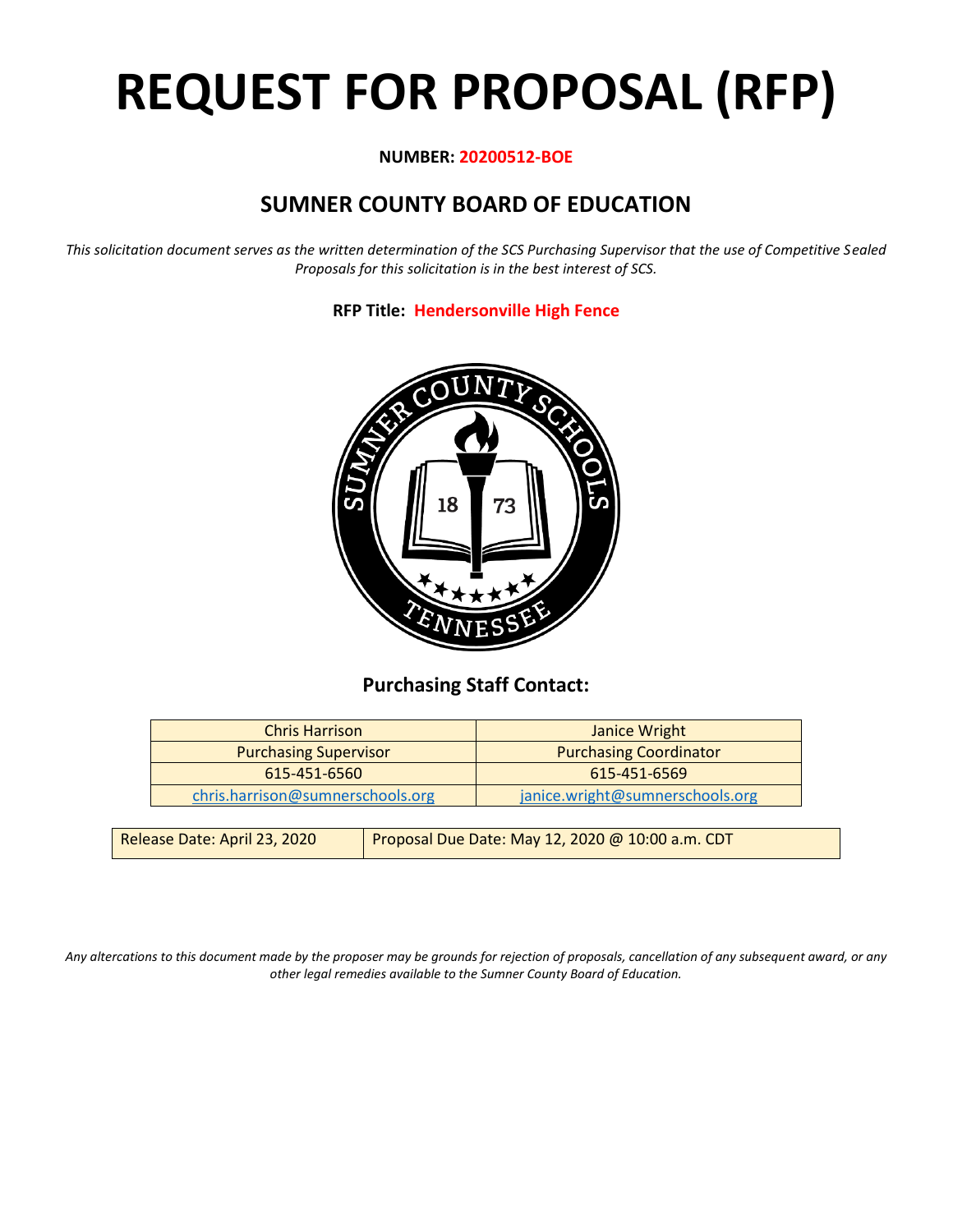## **NOTICE TO PROPOSERS**

There may be one or more amendments to this RFP. In order to receive communication for any such amendments issued specifically to this RFP, the proposer must provide a Notice of Intent to Propose to the Sumner County Board of Education (SCS) Purchasing Department. The proposer must utilize this form when submitting notice. The notice may be sent by email to: Purchasing Office, purchasing@sumnerschools.org. SCS will send amendments only to those proposers which complete and return this information by the deadline list in the RFP Schedule of Events (Section 4).

| <b>RFP Number:</b>      | 20200512-BOE Hendersonville High Fence                                            |
|-------------------------|-----------------------------------------------------------------------------------|
| Company Name:           |                                                                                   |
| <b>Mailing Address:</b> |                                                                                   |
|                         |                                                                                   |
|                         |                                                                                   |
| Phone Number:           |                                                                                   |
| <b>Contact Person:</b>  |                                                                                   |
| <b>Email Address:</b>   |                                                                                   |
|                         |                                                                                   |
| Authorized Signature    |                                                                                   |
| <b>Printed Name</b>     | <u> 1980 - Johann Barn, mars an deus an deus Amerikaansk kommunister († 1901)</u> |
| Date                    |                                                                                   |

Emailed amendments will be sent in a Microsoft Word (Office for Windows) or Portable Document Format (pdf) format. Any alterations to the document made by the proposer may be grounds for rejection of proposal, cancellation of any subsequent award or any other legal remedies available to the Sumner County Board of Education.

Amendments will also be posted on the SCS website **https://sumnerschools.org/index.php/current-bids-and-rfps** and attached to the solicitation listing as a PDF or WORD file. Check the particular solicitation on the Current Bids and RFPs webpage for any posted amendments.

By completing and returning this form, the Proposer has expressed its intent to provide a proposal for **20200512-BOE Hendersonville High Fence.**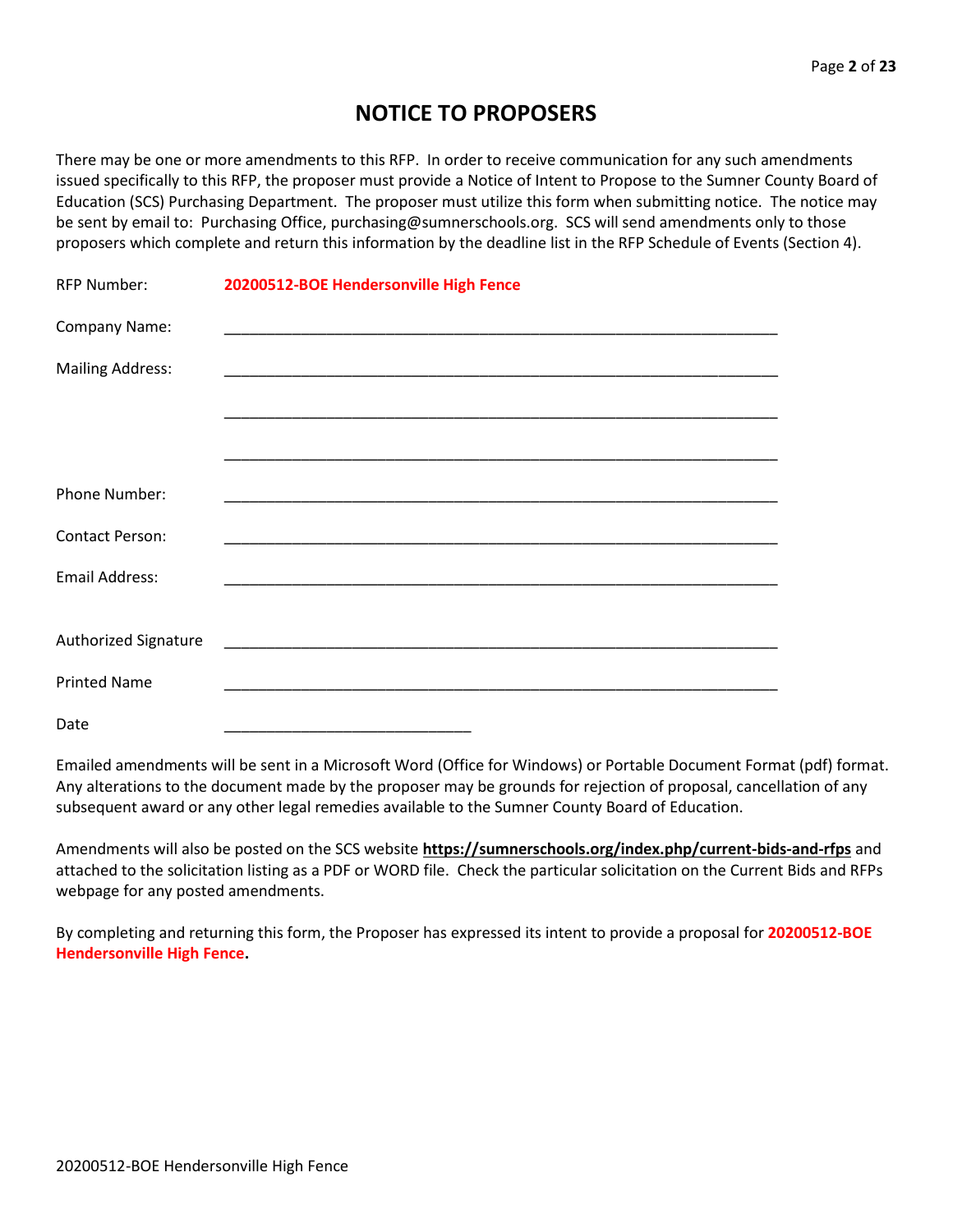## **TABLE OF CONTENTS**

- 1. Introduction/Overview
	- 1.1. Purpose
	- 1.2. Contact Information
- 2. Requirements
	- 2.1. Scope of Work/Specifications
	- 2.2. Contactor Obligations
- 3. Source Selection and Contract Award
- 4. Schedule of Events
- 5. Instructions for Proposal
	- 5.1. Required Forms
	- 5.2. New Vendors
	- 5.3. Acknowledgement of Insurance Requirements
	- 5.4. Clarification and Interpretation of RFP
	- 5.5. Proposal Package
	- 5.6. Delivery of Proposals
	- 5.7. Evaluation of Proposals
	- 5.8. Request for Clarification of Proposals
	- 5.9. Protests
- 6. Attachments
	- 6.1. Contact Information
	- 6.2. Bid Form/Certification
	- 6.3. References
	- 6.4. Certification Regarding Debarment or Suspension
	- 6.5. Condition of Submitting Proposal
	- 6.6. Statement of Non-Collusion
	- 6.7. Attestation Re Personnel
	- 6.8. Drug Free Workplace Affidavit
	- 6.9. IRS Form W-9
		- \**An online, fillable version can be found at https://www.irs.gov/pub/irs-pdf/fw9.pdf*
	- 6.10. Standard Terms & Conditions
	- 6.11. Vendor Checklist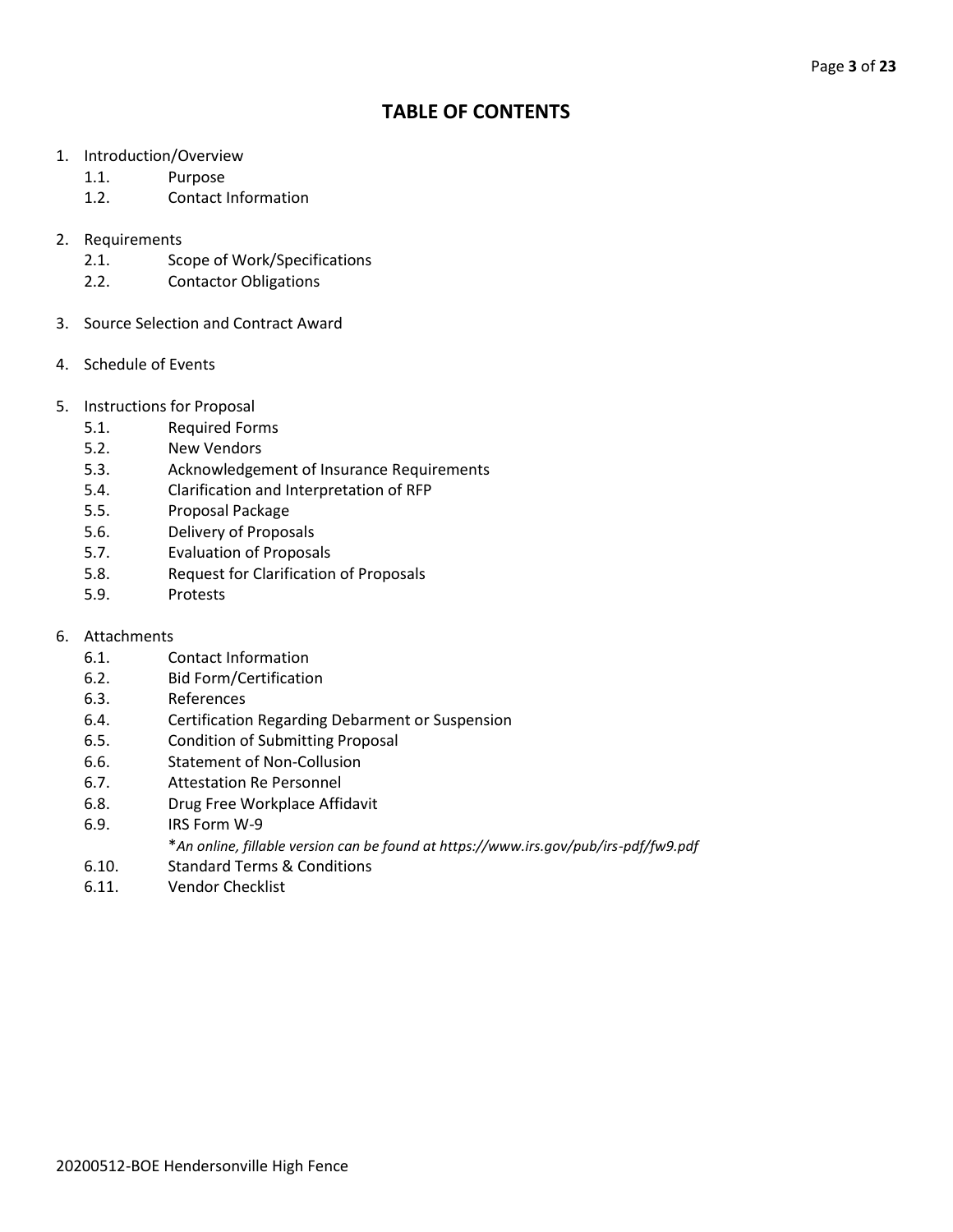#### 1. Introduction/Overview

#### 1.1. Purpose

The Sumner County Board of Education (SCS) is requesting sealed proposals for installation of a fence at Hendersonville High, as specified herein.

#### 1.2. Contact Information

Unauthorized contact regarding this RFP with employees or officials of SCS other than the Purchasing Supervisor named below may result in disqualification from this procurement process.

Interested parties must direct all communication regarding this RFP to the Purchasing Supervisor, who is SCSs only official point of contact for this RFP.

| <b>RFP Procedures</b>            |
|----------------------------------|
| Chris Harrison                   |
| <b>Purchasing Supervisor</b>     |
| 1500 Airport Road                |
| Gallatin, TN 37066               |
| chris.harrison@sumnerschools.org |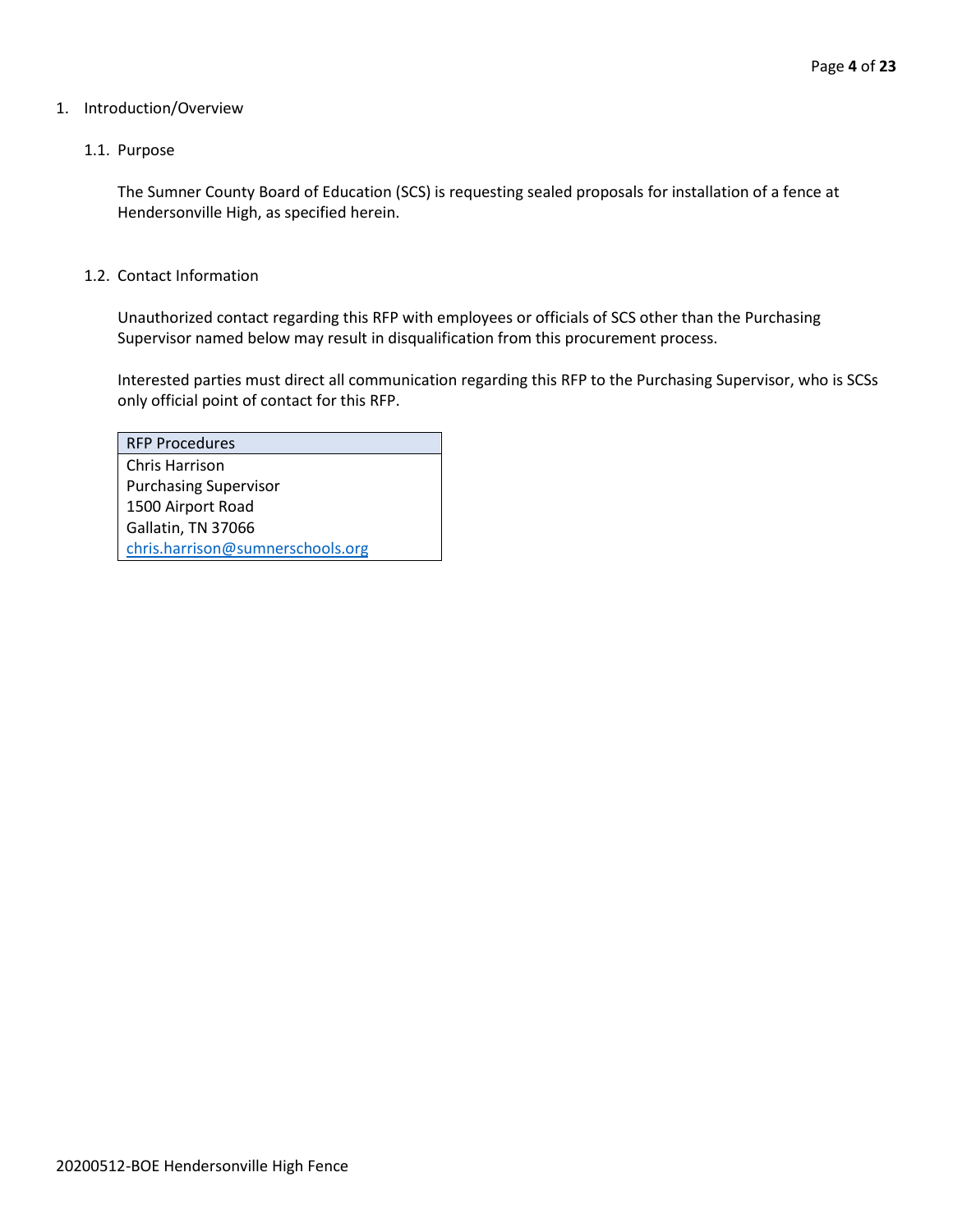#### 2. Requirements

- 2.1. Scope of Work / Specifications
	- Jobsite: Hendersonville High Football Field 123 Cherokee Drive Hendersonville, TN 37075

Remove and dispose of existing chain link fence around perimeter of track. Furnish and install approximately 1,171 linear ft. of 4ft. black Ameristar ornamental fence, smooth top. Must match existing section of smooth top ornamental fence. Fence must be commercial grade with ¾" pickets, 2 ½" posts. Includes four (4) walk gates: 2 each – 4ft., 1 each – 3ft. and 1 each – 5 ft. Includes two double gates: 15ft. and 16ft.

All measurements are approximate. A site visit is recommended to determine final measurements. SCS is not responsible for inaccuracies in dimensions included in this RFP. It is the vendors sole responsibility to conduct a site visit to accurately measure for required materials.

#### 2.2. Standard Contractor Obligations

- Shall provide and obtain all necessary materials, equipment and labor to perform all items listed in the Scope of Work.
- Shall provide and obtain all necessary permits and schedule all necessary inspections with Local, County, etc. agencies as required by law.
- Shall dispose of all generated waste materials in compliance with all Local, State and Federal guidelines, regulations and requirements.
- Shall have property trained and experienced staff to facilitate the services specified in the Scope of Work. If applicable, the Contractor shall provide documentation that staff has received the manufacturers' certification to complete the services specified in the Statement of Work.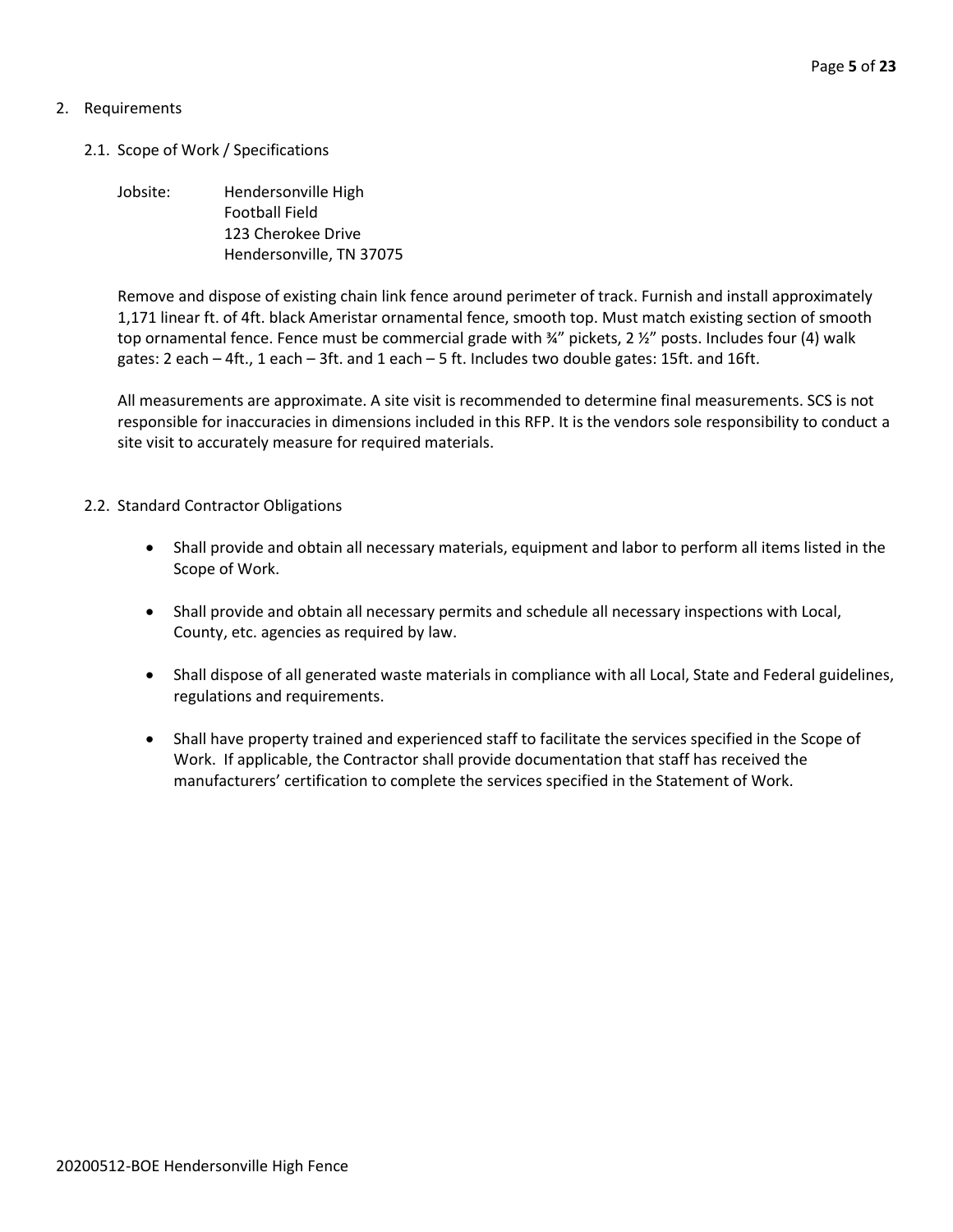- 3. Source Selection and Contract Award
	- Award(s), if made, will be made to the Responsive and Responsible proposer(s) whose proposal is most advantageous to SCS, taking into consideration price and the other evaluation criteria set forth in the RFP.
		- o General Criteria to be determined "Responsive"
			- Does the proposal include all required information, included completed attachment forms and affidavits?
			- Was the proposal delivered on or before the stated deadline? Did it include the required number of copies (hard & electronic)?
		- o General Criteria to be determined "Responsible"
			- Does the Proposer demonstrate an understanding of SCSs needs and proposed approach to the project?
			- Does the Proposer possess the ability, capacity, skill and financial resources to provide the service?
			- Can the Proposer take upon itself the responsibilities set forth in the RFP and produce the required outcomes in a timely fashion?
			- **■** Does the Proposer have the character, integrity, reputation, judgement, experience and efficiency required for the project?
	- SCS reserves the right to enter into discussions with Proposers which have submitted proposals determined to be reasonably like of being considered for selection to assure a full understanding of and responsiveness to the RFP requirements. Every effort shall be afforded to assure fair and equal treatment with respect to the opportunity for discussion and/or revision of their respective proposals.
	- Upon mutual agreement by both parties, SCS shall grant the right to extend the terms, conditions and prices of contract(s) awarded from this RFP to other Institutions (such as State, Local and/or Public Agencies) who express an interest in participating in any contract that results from this RFP. Each of the "piggyback" Institutions will issue their own purchasing documents for purchase of the goods/services. Proposer agrees that SCS shall bear no responsibility or liability for any agreements between Proposer and the other Institution(s) who desire to exercise this option.

#### 4. Schedule of Events

| <b>RFP Issued</b>              | April 23, 2020                |
|--------------------------------|-------------------------------|
| <b>RFP Submission DEADLINE</b> | May 12, 2020 @ 10:00 a.m. CDT |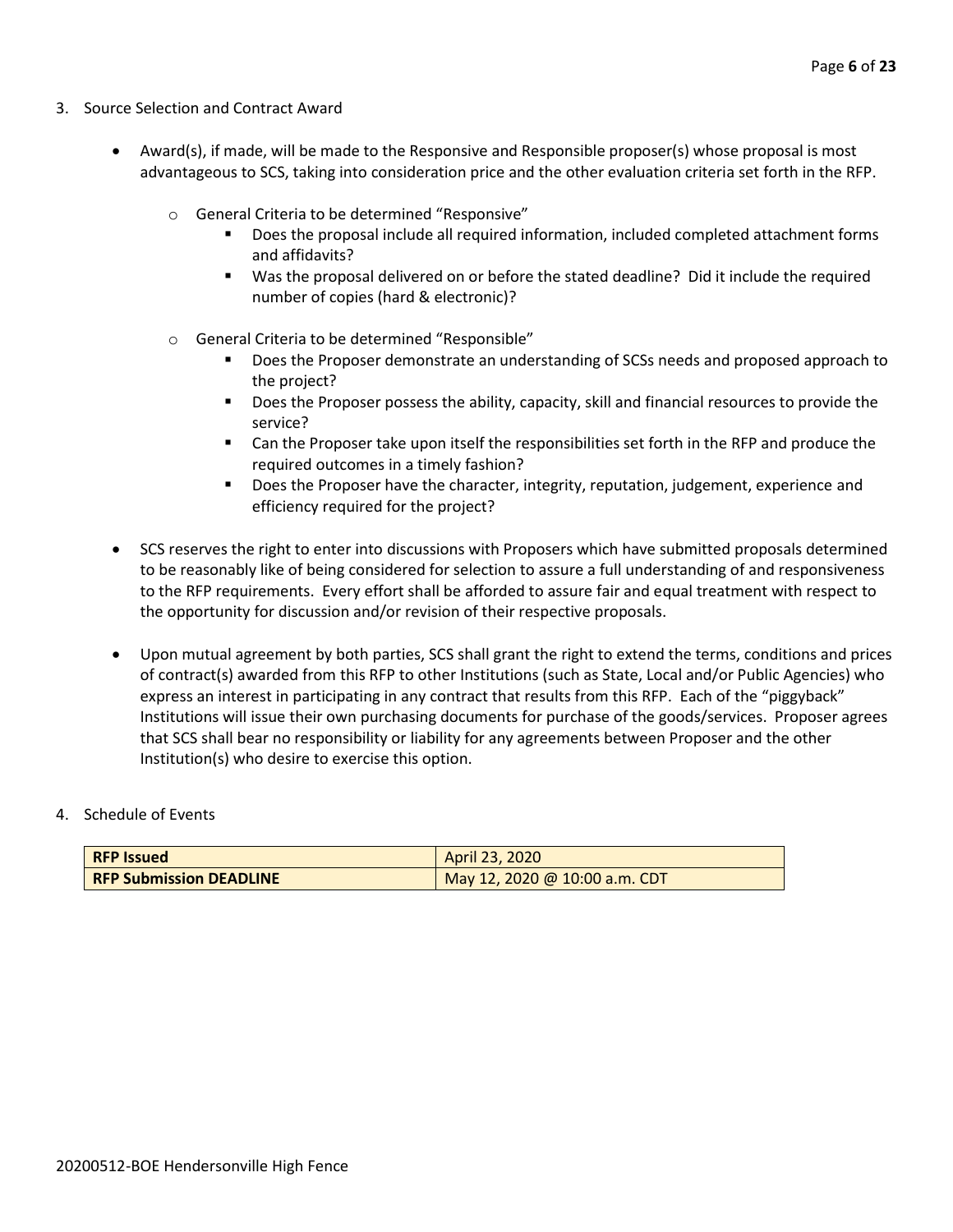#### 5. Instructions for Proposal

#### 5.1. Required Forms

- Proposer must complete and submit the Attachments in Section 6. Attachments may be omitted depending on the RFP requirements. Refer to the Table of Contents for omitted Attachments.
- Evidence of a valid State of Tennessee Business License and/or Sumner County Business License.
- For all vendors with annual purchases in excess of \$50,000; a Sumner County Business License must be on file with the SCS Finance Department. Evidence of the license must be provided within ten (10) working days following notification of award; otherwise, SCS may rescind its acceptance of the Proposer's proposal.
- Copy of State of Tennessee License (if applicable) in respective field.
- If applicable, the Proposer must include a copy of the contract(s) the Proposer will submit to be signed.

#### 5.2. New Vendors

- To comply with Internal Revenue Service requirements, all vendors who perform any type of service are required to have a current IRS Form W-9 on file with the SCS Finance Department. It is a mandatory requirement to complete the IRS Form W-9 (Attachment 6.9) included in this RFP.
- To comply with the **Tennessee Lawful Employment Act (50-1-702 and 50-1-703)**, non-employees (individuals paid directly by the employer in exchange for the individual's labor or services) must have on file one (1) of the following documents:
	- o A valid Tennessee driver's license or photo identification;
	- $\circ$  A valid driver's license or photo identification from another state where the license requirements are at least as strict as those in Tennessee;
	- o A birth certificate issued by a U.S. state, jurisdiction or territory;
	- o A U.S. government issued certified birth certificate;
	- o A valid, unexpired U.S. passport;
	- o A U.S. certificate of birth abroad (DS-1350 or FS-545)
	- o A report of birth abroad of a U.S. citizen (FS-240);
	- o A certificate of citizenship (N560 or N561);
	- o A certificate of naturalization (N550, N570 or N578);
	- o A U.S citizen identification card (I-197 or I-179); or
	- $\circ$  Valid alien registration documentation or other proof of current immigration registration recognized by the United States Department of Homeland Security that contains the individual's complete legal name and current alien admission number or alien file number (or numbers if the individual has more than one number).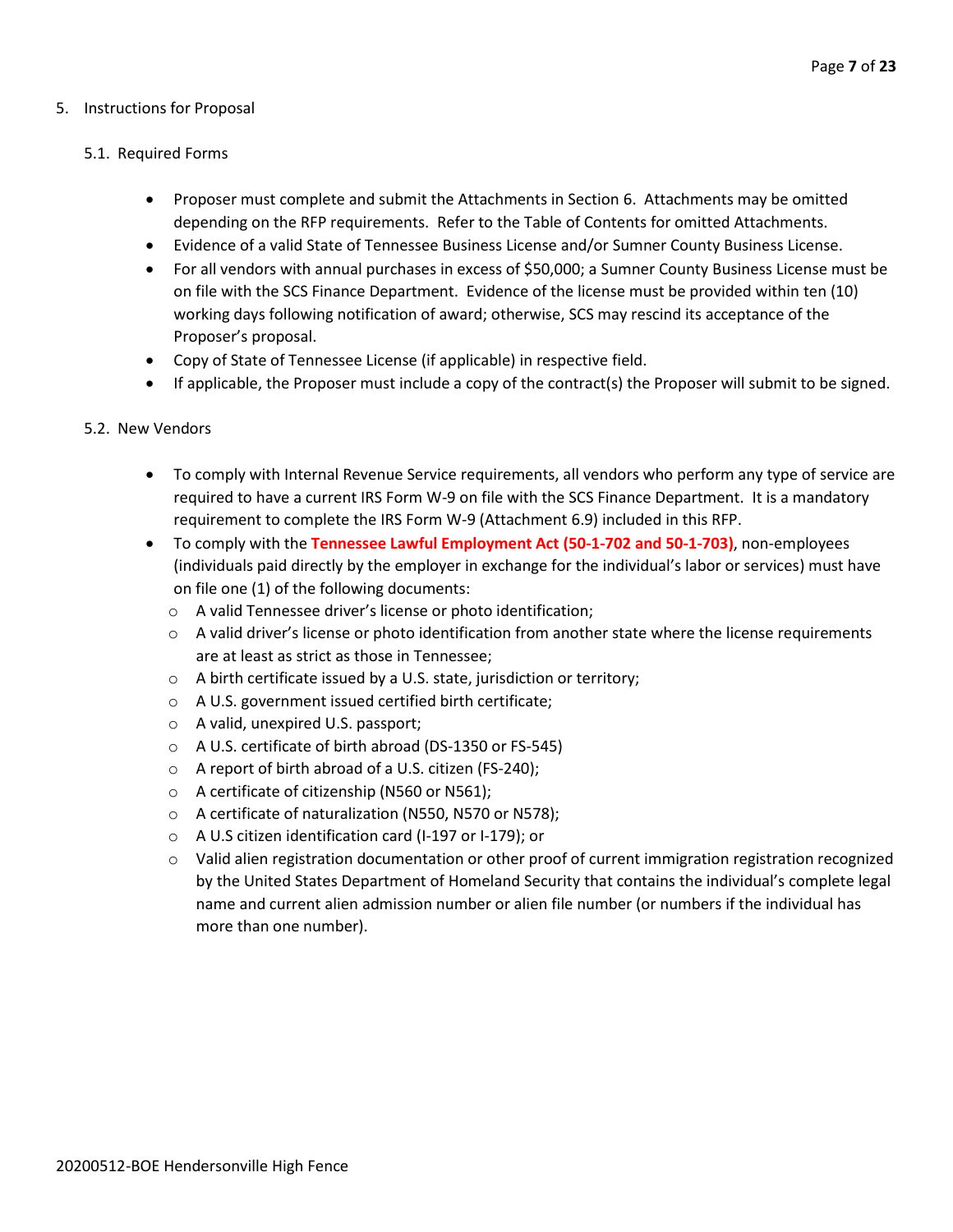#### 5.3. Acknowledgement of Insurance Requirements

By submitting a proposal, Proposer acknowledges that it has read and understands the insurance requirements for the proposal. The Proposer who may have employees, contractors, subcontractors or agents working on SCS properties shall carry current certificates for general and professional liability insurance and for workers' compensation as indicated below. The owner or Principal of each Proposer must also be insured by workers' compensation if they perform any of the services on SCS properties. There will be no exceptions to the insurance requirement. Proposer also understands that the evidence of required insurance must be submitted within fifteen (15) working days following notification of its offer being accepted; otherwise, SCS may rescind its acceptance of the Proposers proposal.

#### • **General Liability**

| <b>General Aggregate</b> | \$2,000,000 |
|--------------------------|-------------|
| Each Occurrence          | \$1,000,000 |

#### • **Workers Compensation**

| <b>Workers Compensation</b> | <b>Tennessee Statutory Limits</b> |
|-----------------------------|-----------------------------------|
| <b>Employer's Liability</b> | \$500,000                         |

#### 5.4. Clarification and Interpretation of RFP

The words "must" and "shall" in the RFP indicate mandatory requirements. Taking exception to any mandatory requirement shall be considered grounds for rejection. There are other requirements that SCS considers important but not mandatory. It is important to respond in a concise manner to each section and submit an itemized list of all exceptions.

#### 5.5. Proposal Package

The package containing the proposal must be sealed and clearly marked on the outside of the package: **"20200512-BOE Hendersonville High Fence" DO NOT OPEN**

All sealed proposals packages must include all of the following. Any sealed proposals are subject to rejection as non-conforming if any applicable item is not included.

- One (1) Complete Original
- One (1) electronic format (CD/USB Drive)
- Original Signature on Original Proposal. NO copied or digital signatures.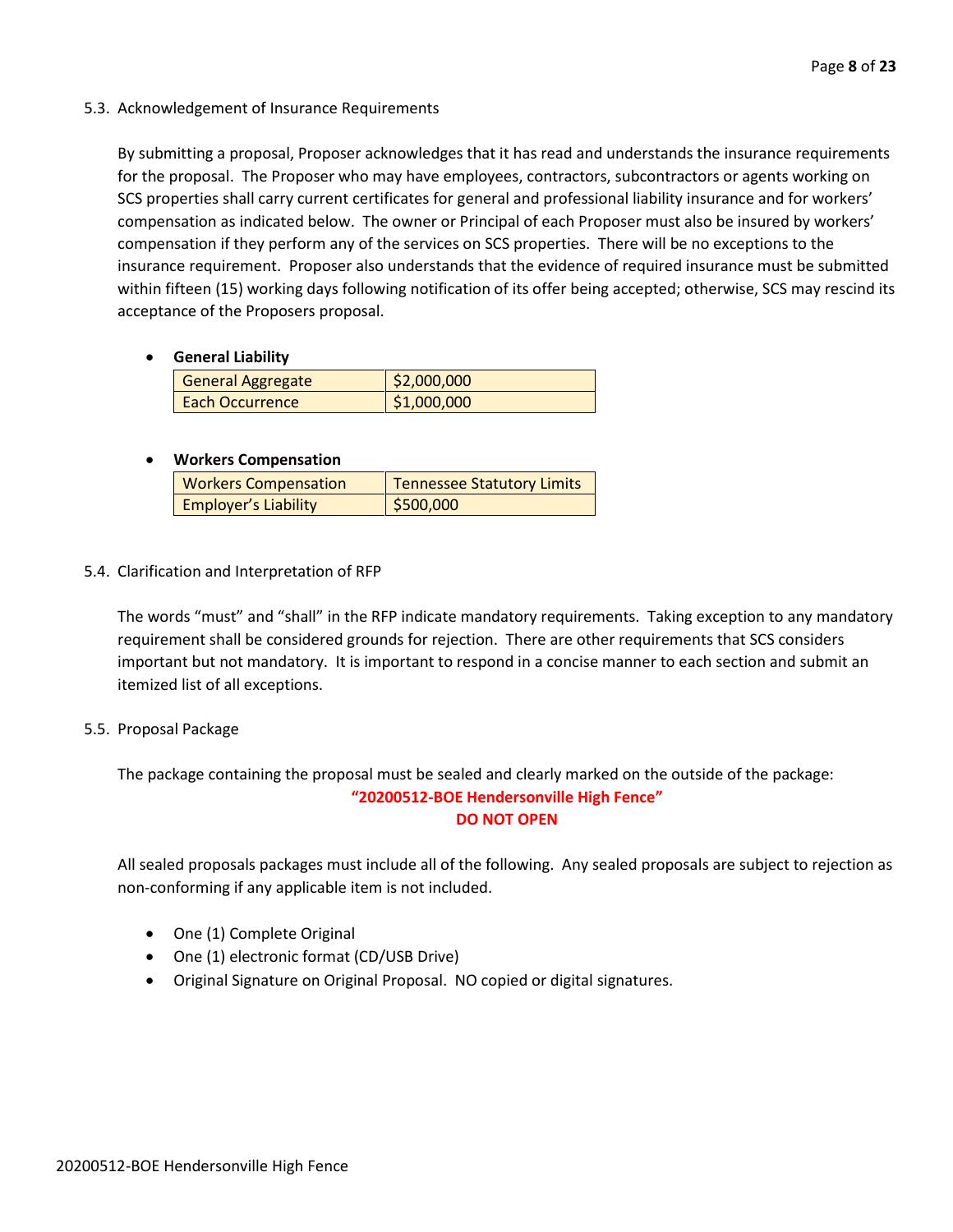The outside of the proposal package must be labeled as follows (if applicable) per **T.C.A § 62-6-119**:

- 1. Name of Company and Principal Owner, Business License Number, Expiration Date and License Classification.
- 2. In addition to Item 1, the same is applicable to masonry contractors if the work performed is > \$100,000.
- 3. In addition to Item 1, the same is applicable to HVAC, electrical, plumbing or A/C contractors if the work performed is > \$25,000.
- 4. In addition to Item 1, the same is applicable plus the Department of Environment & Conservation License Number and Classification, applicable to geothermal contractors if the work performed is > \$25,000.
- 5. If the prime contractor performs the masonry portion of the project or any of the above listed contractor skill sets and the work performed is > \$100,000; it must be so designated.
- 6. Only one (1) contractor in each classification listed shall be written on the bid envelope.

#### 5.6. Delivery of Proposals

Sealed proposals will be accepted until **May 12, 2020 @ 10:00 a.m. CDT**. Proposals received after that time will be deemed invalid. Vendors mailing proposal packages must allow sufficient time to ensure receipt of their package by the time specified. SCS shall not accept proposals via electronic transmission such as email, fax, etc. There will be no exceptions. Proposals will be opened and read aloud. The reading of the bids will begin at **10:00 a.m. CDT**.

Due to the nature of deliveries to the SCS Support Services Facility by carriers such as UPS, FedEx and such like; the proposal package will be accepted if the date and time on the delivery confirmation are indicated to be on or before the Proposal Deadline.

| Delivery Address: | Sumner County Board of Education |
|-------------------|----------------------------------|
|                   | Attn: Purchasing Supervisor      |
|                   | 1500 Airport Road                |
|                   | Gallatin, TN 37066               |

#### 5.7. Evaluation of Proposals

The SCS Purchasing Supervisor will first examine the proposals to reject those that are clearly non-responsive to the stated requirements. Proposers who are determined to be non-responsive and/or non-responsible will be notified of this determination.

The evaluation process will include the following factors:

- Company Experience and Qualifications
	- o The nature and scope of the Proposers business.
	- o The number of years the Proposer has been licensed to do business.
	- o The number of years the Proposer has been providing the requested services.
	- o How many similarly sized or larger K-12 clients have you contract with?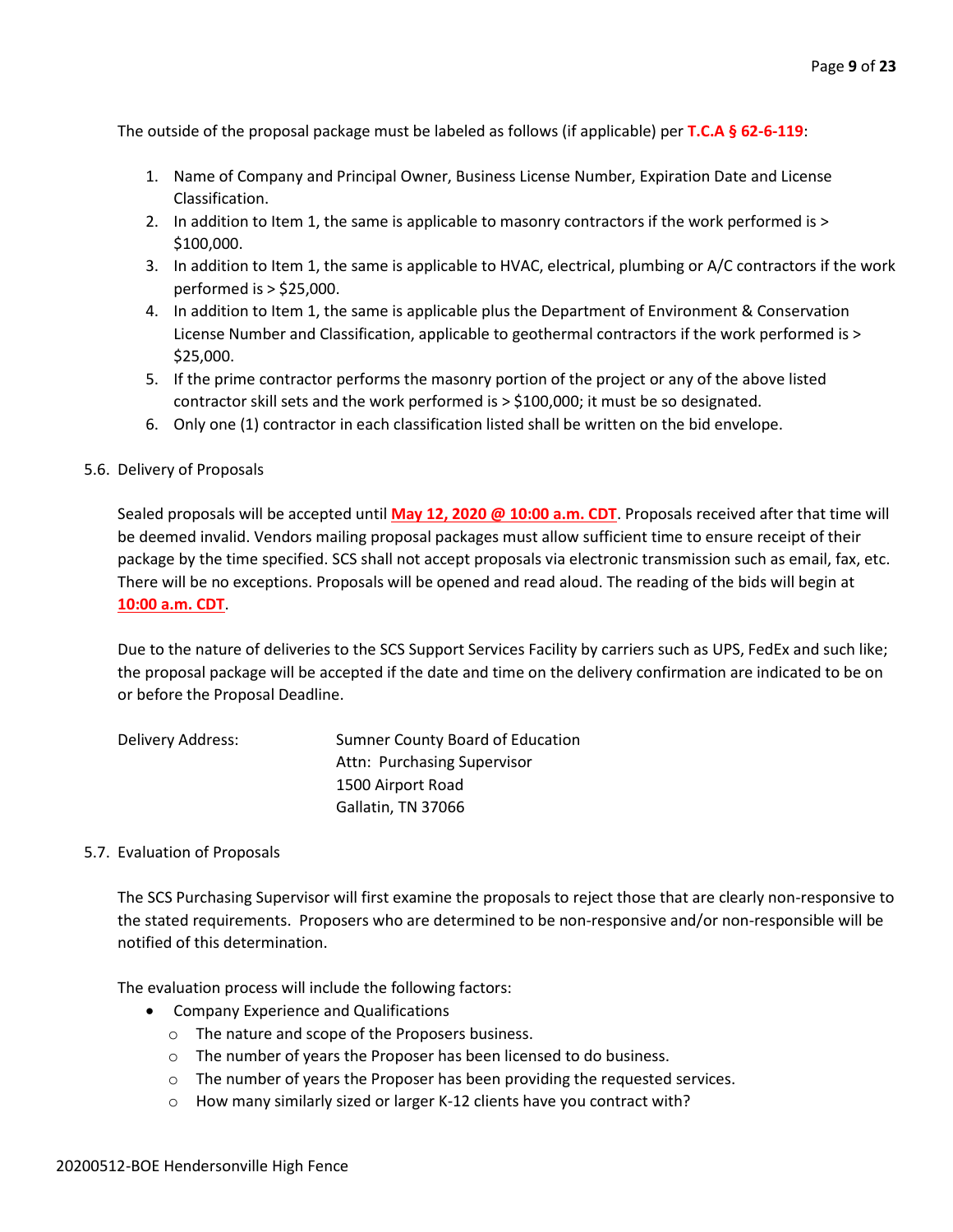- Compensation/Price Data
	- o Address all costs associated with performance of the contracted services.
- Past Performance and References
	- o Provided a minimum of three (3) client references for similar projects in size and scope successfully completed by Proposer within the last three (3) years. Attachment 6.3.
	- $\circ$  SCS may also consider other sources of pertinent past performance information, including the districts own experience with the Proposer.
- 5.8. Request for Clarification of Proposals

Requests for clarification of proposals shall be distributed by the Purchasing Supervisor in writing (or email).

#### 5.9. Protests

In the event that any interested party finds any part of the listed specifications, terms or conditions to be discrepant, incomplete or otherwise questionable in any respect; it shall be the responsibility of the concerned party to notify the SCS Purchasing Office of such matters immediately upon receipt of the RFP. All notifications must be sent to the Purchasing Supervisor via email at [purchasing@sumnerschools.org.](mailto:purchasing@sumnerschools.org)

Any actual or prospective Proposer who is aggrieved in connection with the RFP or award of a contract may protest to the Purchasing Supervisor and/or the Sumner County Board of Education at its regularly scheduled meeting.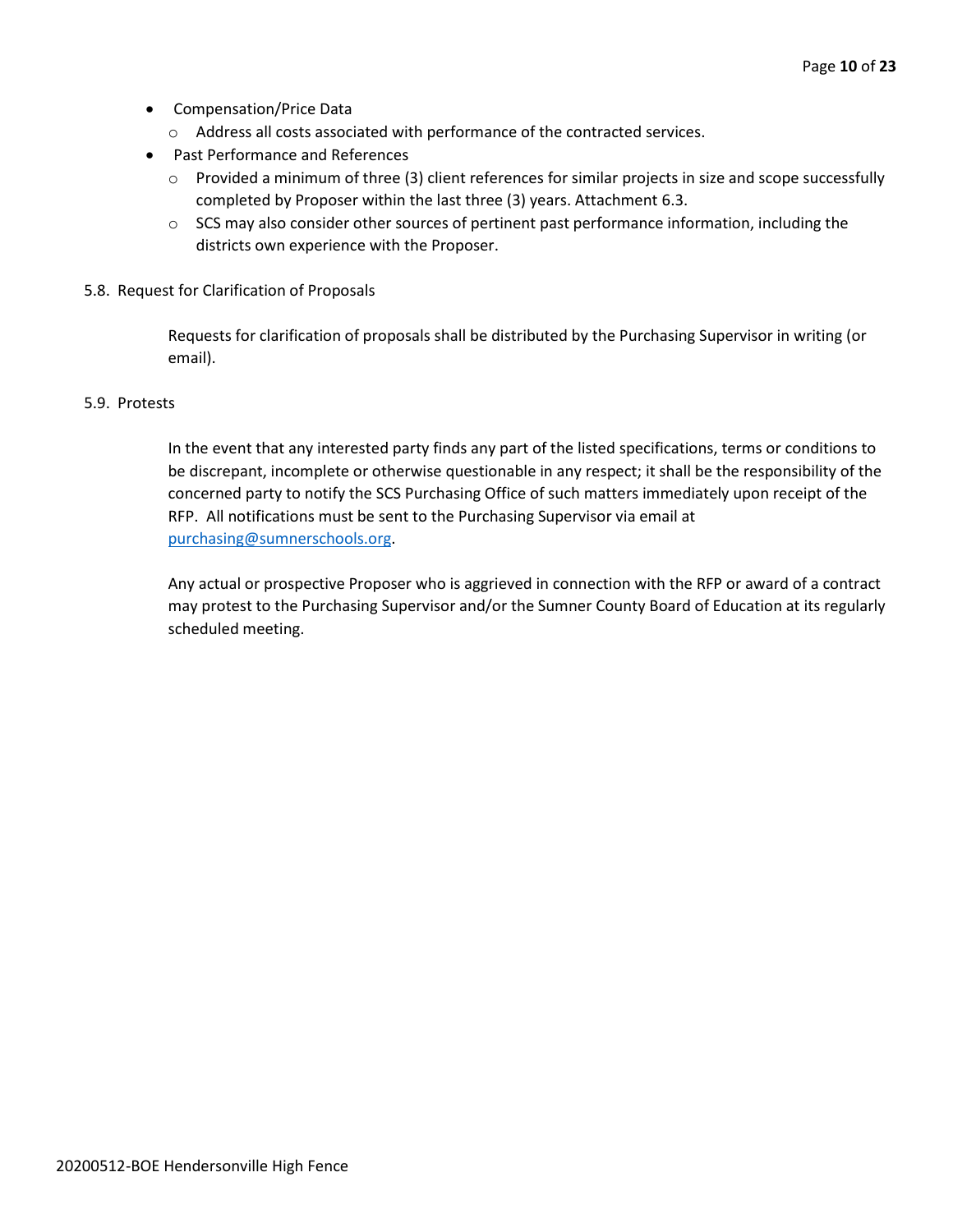#### **ATTACHMENT 6.1 - Contact Information**

| <b>Company Legal Name:</b>                 |          |
|--------------------------------------------|----------|
| <b>Company Official Address:</b>           |          |
|                                            |          |
| Company Web Site (URL):                    |          |
|                                            |          |
|                                            |          |
| Contact Person for project administration: |          |
|                                            |          |
|                                            |          |
|                                            |          |
|                                            | (office) |
|                                            | (mobile) |
|                                            |          |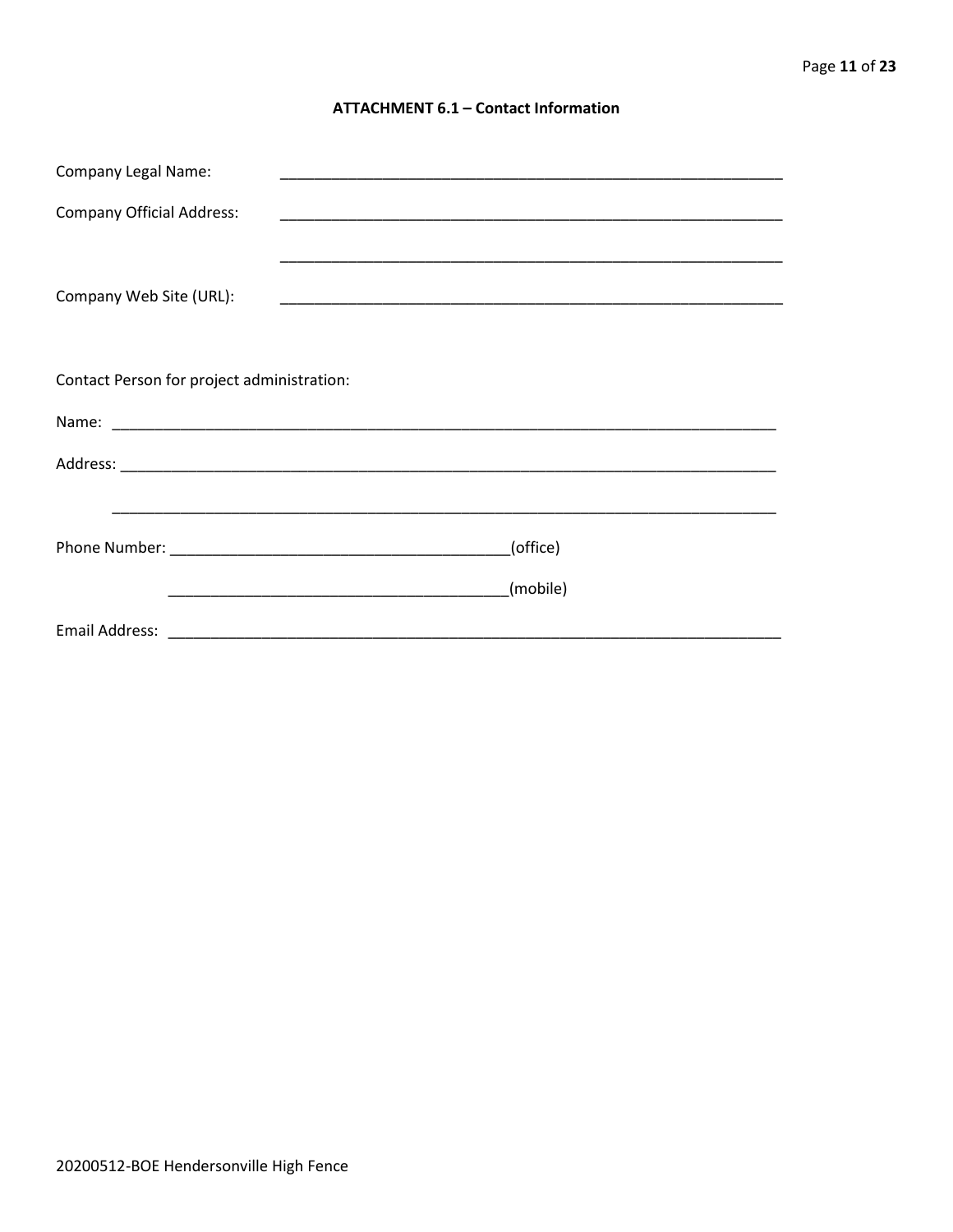

Attn: Purchasing Supervisor 1500 Airport Road Gallatin, TN 37066

> **ATTACHMENT 6.2 – Bid Form/Certification 20200512-BOE Hendersonville High Fence**

| Date |  |  |  |  |
|------|--|--|--|--|
|      |  |  |  |  |

## **Total Project Cost \$\_\_\_\_\_\_\_\_\_\_\_\_\_\_\_\_\_\_\_\_\_\_\_\_\_\_\_\_\_\_\_\_\_\_\_\_**

**Fence Manufacturer \_\_\_\_\_\_\_\_\_\_\_\_\_\_\_\_\_\_\_\_\_\_\_\_\_\_\_\_\_\_\_\_\_\_\_\_\_\_\_\_\_\_\_**

**Style \_\_\_\_\_\_\_\_\_\_\_\_\_\_\_\_\_\_\_\_\_\_\_\_\_\_\_\_\_\_\_\_\_\_\_\_\_\_\_\_\_\_\_**

By checking this box, Proposer agrees that SCS reserves the right to extend the terms, conditions and prices of this contract to other Institutions (such as State, Local and/or Public Agencies) who express an interest in participating in any contract that results from this RFP. Each of the piggyback Institutions will issue their own purchasing documents for the goods/service. Proposer agrees that SCS shall bear no responsibility or liability for any agreements between Proposer and the other Institution(s) who desire to exercise this option.

| (street) | (city, state, zip) |
|----------|--------------------|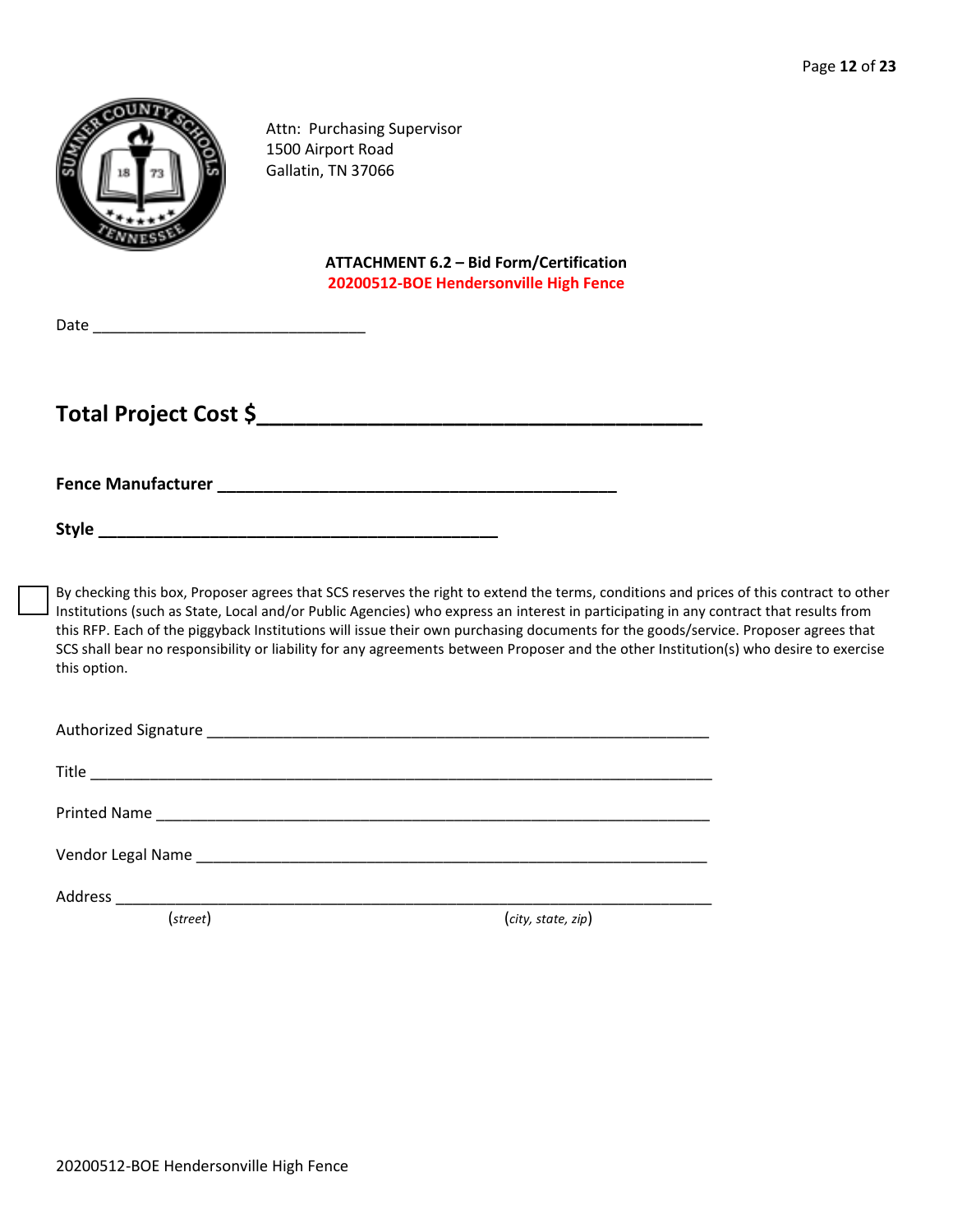#### **ATTACHMENT 6.3 - References**

| 1. |                                      |  |
|----|--------------------------------------|--|
|    |                                      |  |
|    |                                      |  |
|    |                                      |  |
|    |                                      |  |
|    |                                      |  |
| 2. |                                      |  |
|    |                                      |  |
|    |                                      |  |
|    |                                      |  |
|    |                                      |  |
|    |                                      |  |
|    |                                      |  |
| 3. |                                      |  |
|    |                                      |  |
|    |                                      |  |
|    |                                      |  |
|    |                                      |  |
|    |                                      |  |
|    | 4. Project Name/Location: __________ |  |
|    |                                      |  |
|    |                                      |  |
|    |                                      |  |

\*Proposers may copy this page and submit additional references.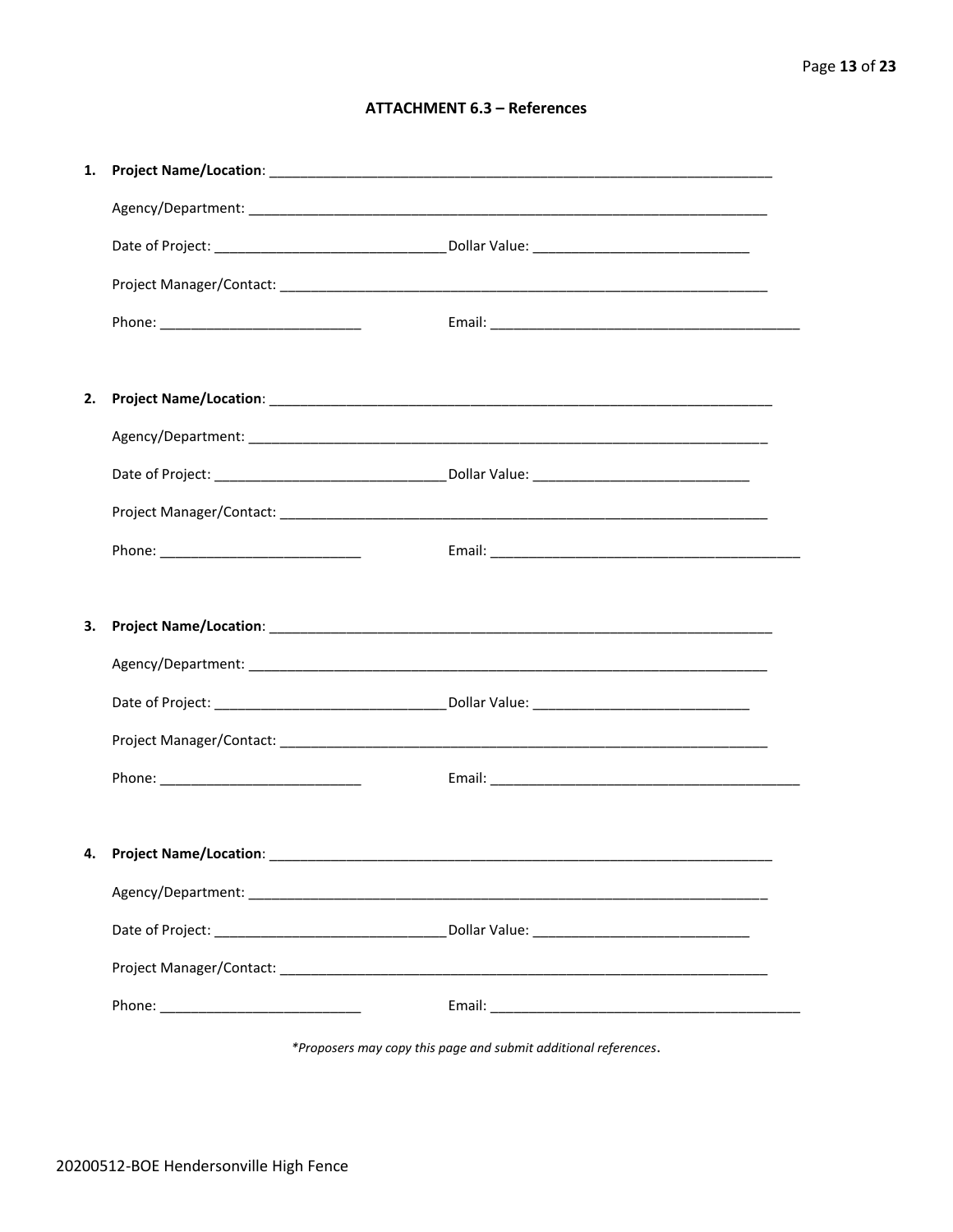#### **ATTACHMENT 6.4 – Certification Regarding Debarment or Suspension**

The prospective participant certifies, to the best of its knowledge and belief, that it and its principals:

- Are not presently debarred, suspended, proposed for debarment, declared ineligible or voluntarily excluded from participation in transactions under federal non-procurement programs by any federal department or agency;
- Have not, within the three-year period preceding the proposal, had one or more public transactions (federal, state or local) terminated for cause or default; and
- Are not presently indicated or otherwise criminally or civilly charged by a government entity (federal, state or local) and have not, within the three-year period preceding the bid, been convicted or had a civil judgement rendered against it:
	- $\circ$  For the commission of fraud or a criminal offense in connection with obtaining, attempting to obtain or performing a public transaction (federal, state or local) or a procurement contract under such a public transaction;
	- $\circ$  For the violation of federal or state antitrust statutes, including those proscribing price fixing between competitors, the allocation of customers between competitors, or bid rigging; or
	- $\circ$  For the commission of embezzlement, theft, forgery, bribery, falsification or destruction of records, making false statements, or receiving stolen property.

\_\_\_\_\_\_\_\_\_\_\_\_\_\_\_\_\_\_\_\_\_\_\_\_\_\_\_\_\_\_\_\_\_\_\_\_\_\_\_\_\_\_\_\_\_\_\_\_\_\_\_\_

I understand that a false statement on this certification may be grounds for the rejection of this proposal or the termination of the award. In addition, under 18 U.S.C. 1001, a false statement may result in a fine of up to \$10,000 or imprisonment for up to five years, or both.

Name of Participating Agency: \_\_\_\_\_\_\_\_\_\_\_\_\_\_\_\_\_\_\_\_\_\_\_\_\_\_\_\_\_\_\_\_\_\_\_\_\_\_\_\_\_\_\_\_\_\_\_\_\_\_\_\_\_\_\_\_\_\_\_\_

Name and Title of Authorized Representative: \_\_\_\_\_\_\_\_\_\_\_\_\_\_\_\_\_\_\_\_\_\_\_\_\_\_\_\_\_\_\_\_\_\_\_

Signature of Authorized Representative: \_\_\_\_\_\_\_\_\_\_\_\_\_\_\_\_\_\_\_\_\_\_\_\_\_\_\_\_\_\_\_\_\_\_\_\_\_\_\_\_\_\_\_\_\_\_\_\_\_\_\_\_

Date: \_\_\_\_\_\_\_\_\_\_\_\_\_\_\_\_\_\_\_\_\_\_\_\_\_\_\_\_

\_\_\_\_ I am unable to certify to the above statement. Attached is my explanation.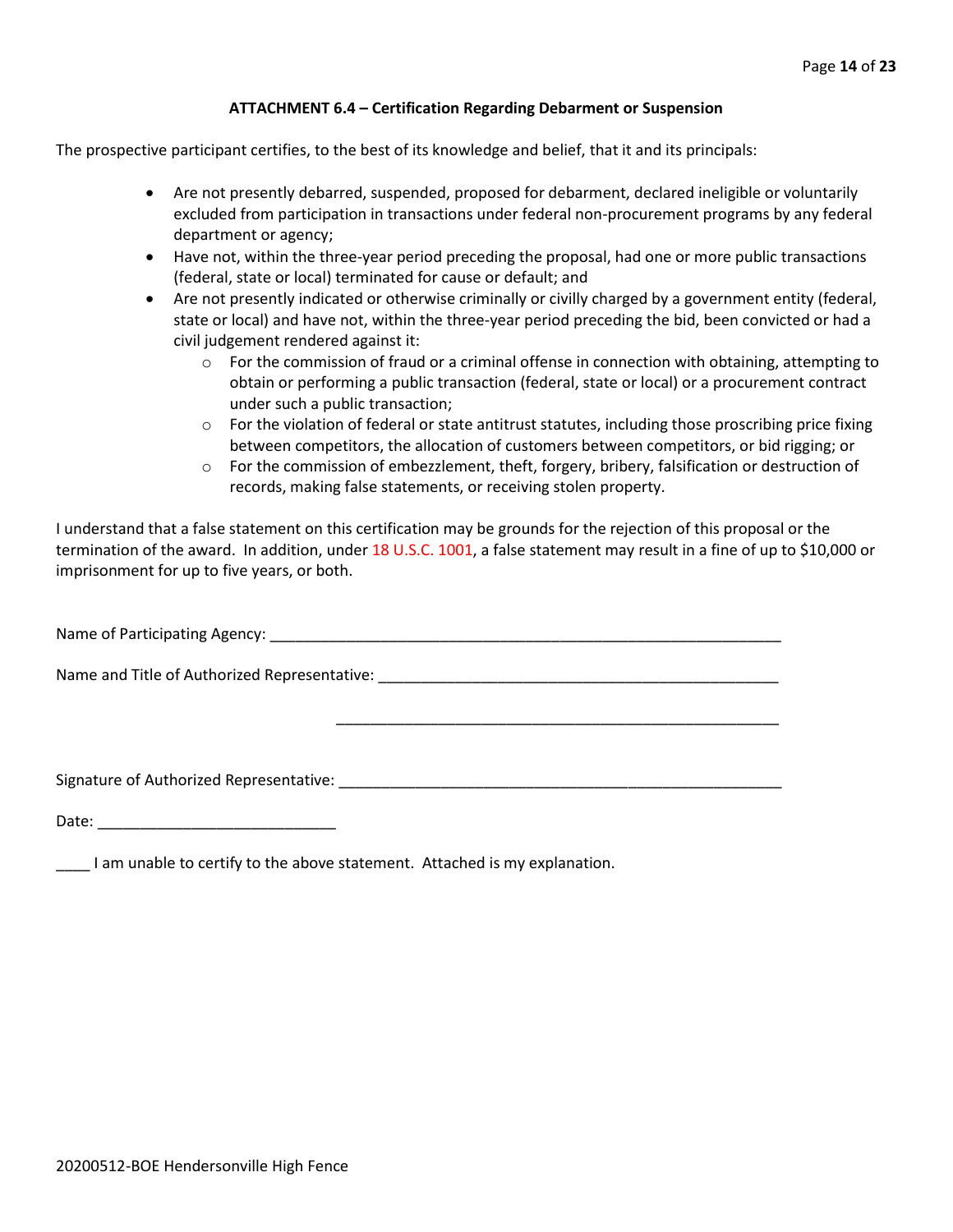#### **ATTACHMENT 6.5 – Condition of Submitting Proposal**

The undersigned Proposer has carefully examined all instructions, requirements, specifications, terms and conditions of the RFP and certifies:

- It is a reputable company regularly engaged in providing goods and/or services necessary to meet the requirements, specifications, terms and conditions of the RFP.
- All statements, information and representations prepared and submitted in response to the RFP are current, complete, true and accurate. Proposer acknowledges that the Sumner County Board of Education (SCS) will rely on such statements, information and representations in selecting the successful proposer(s).
- That the prices quoted shall be SCSs pricing for the products and/or service.
- It shall be bound by all statements, representations, warranties and guarantees made in its proposal.
- Proposer acknowledges that the contract may be canceled if any conflict of interest or appearance of a conflict of interest is discovered by SCS, in its sole discretion.
- All purchase orders must be duly authorized and executed by SCS and subject to the terms and conditions of the RFP.

| ADDRESS: |                                                              |
|----------|--------------------------------------------------------------|
|          |                                                              |
| PHONE:   | (office)<br><u> 1990 - Johann John Harry Communication (</u> |
|          | (mobile)                                                     |
| EMAIL:   |                                                              |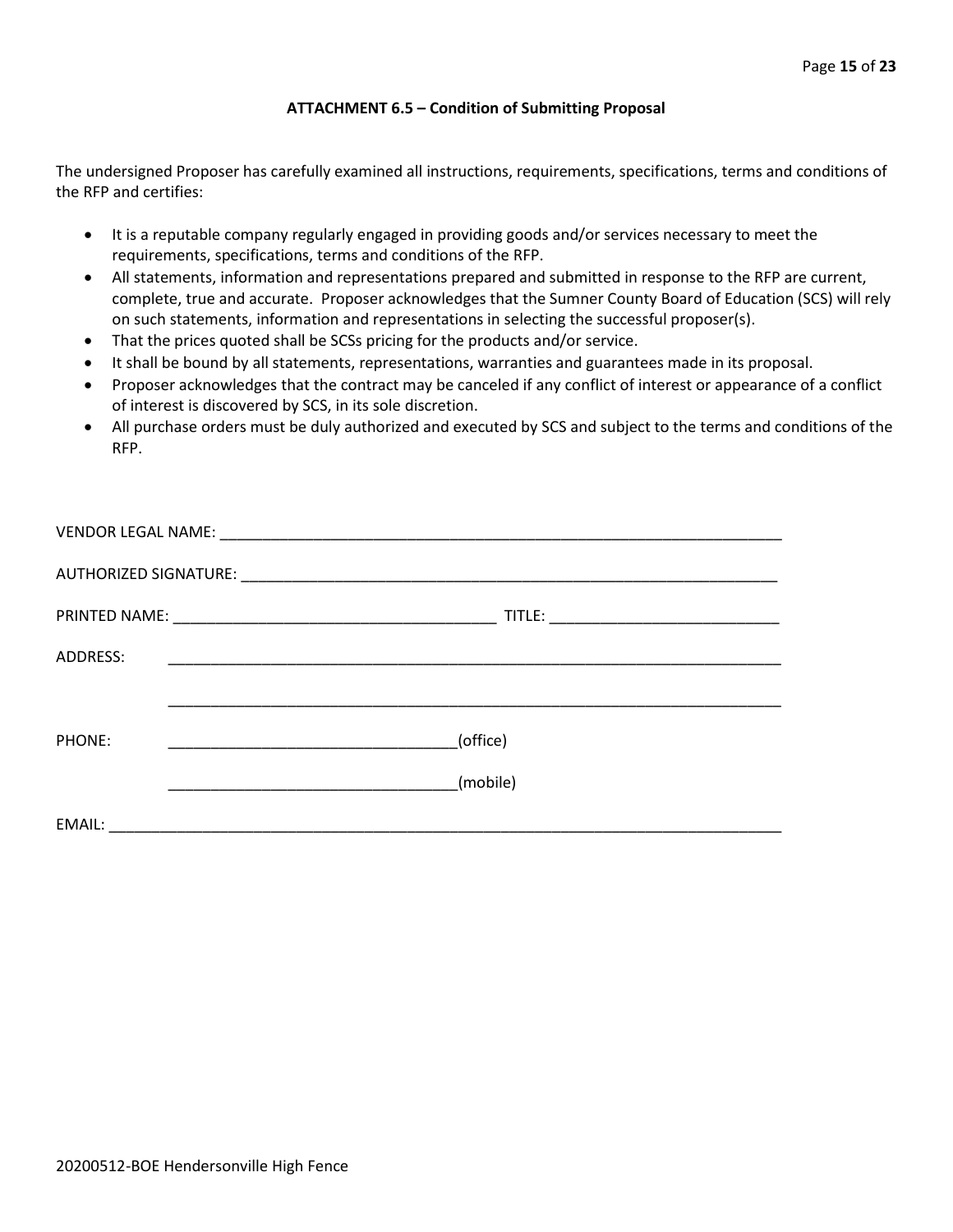#### **ATTACHMENT 6.6 – Statement of Non-Collusion**

The undersigned affirms that they are duly authorized to execute this contract, that this company, corporation, firm, partnership or individual has not prepared this proposal in collusion with any other respondent, and that the contents of this proposal as to prices, terms or conditions of said proposal have not been communicated by the undersigned nor by any employee or agent to any other person engaged in this type of business prior to the official opening of this proposal.

| Address: |          |  |  |  |  |
|----------|----------|--|--|--|--|
|          | (office) |  |  |  |  |
|          |          |  |  |  |  |
|          |          |  |  |  |  |
|          |          |  |  |  |  |
|          |          |  |  |  |  |
|          |          |  |  |  |  |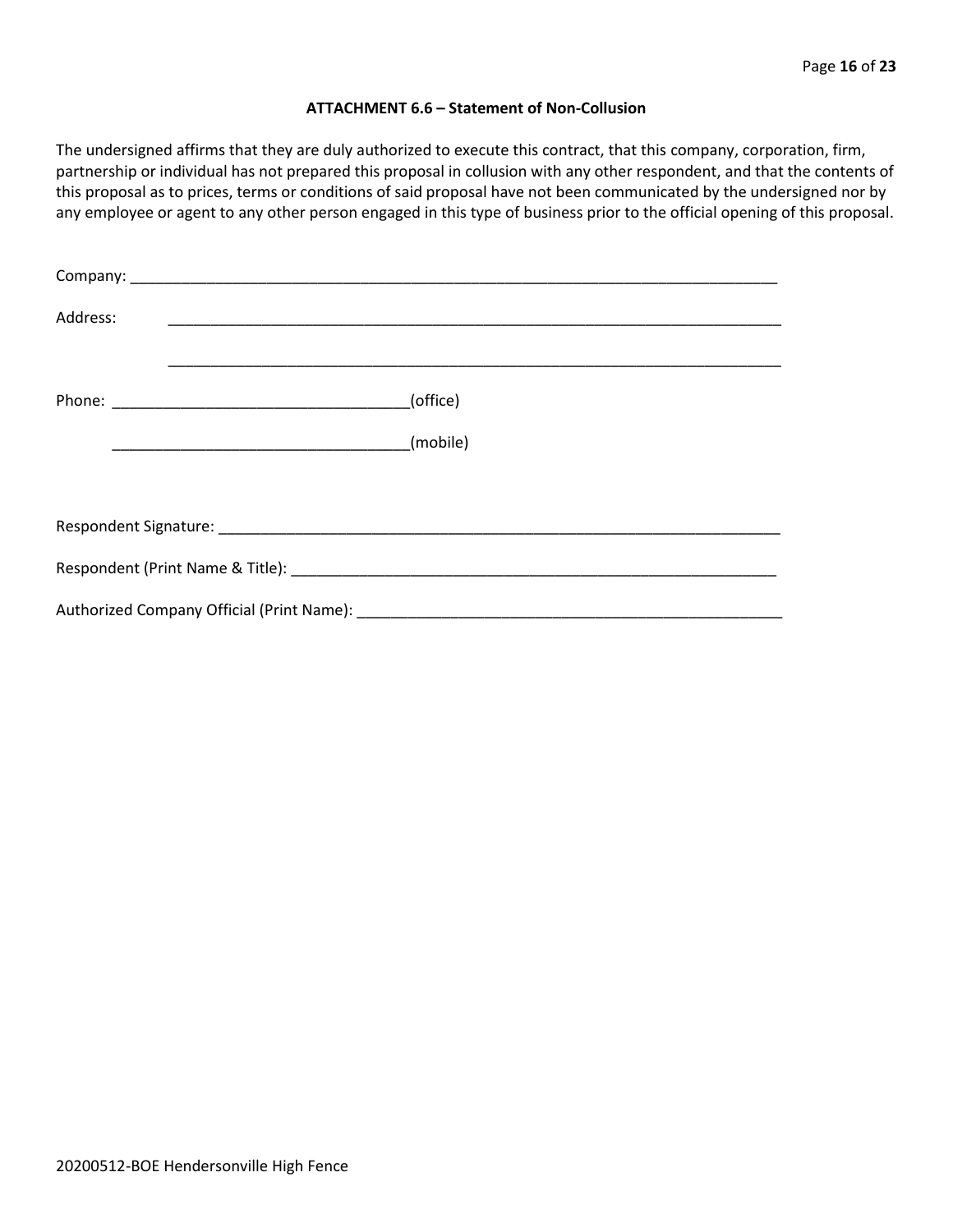#### **ATTACHMENT 6.7 – Attestation Re Personnel**

### **ATTESTATION RE PERSONNEL USED IN CONTRACT PERFORMANCE**

| CONTRACTOR LEGAL ENTITY NAME:                                          |  |
|------------------------------------------------------------------------|--|
| FEDERAL EMPLOYER IDENTIFICATION NUMBER:<br>(or Social Security Number) |  |

**The Contractor, identified above, does hereby attest, certify, warrant and assure that the Contractor shall not knowingly utilize the services of an illegal immigrant in the performance of this Contract and shall not knowingly utilize the services of any subcontractor who will utilize the services of an illegal immigrant in the performance of this Contract, T.C.A. § 12-3-309.**

SIGNATURE & DATE:

*NOTICE: This attestation MUST be signed by an individual empowered to contractually bind the Contractor.*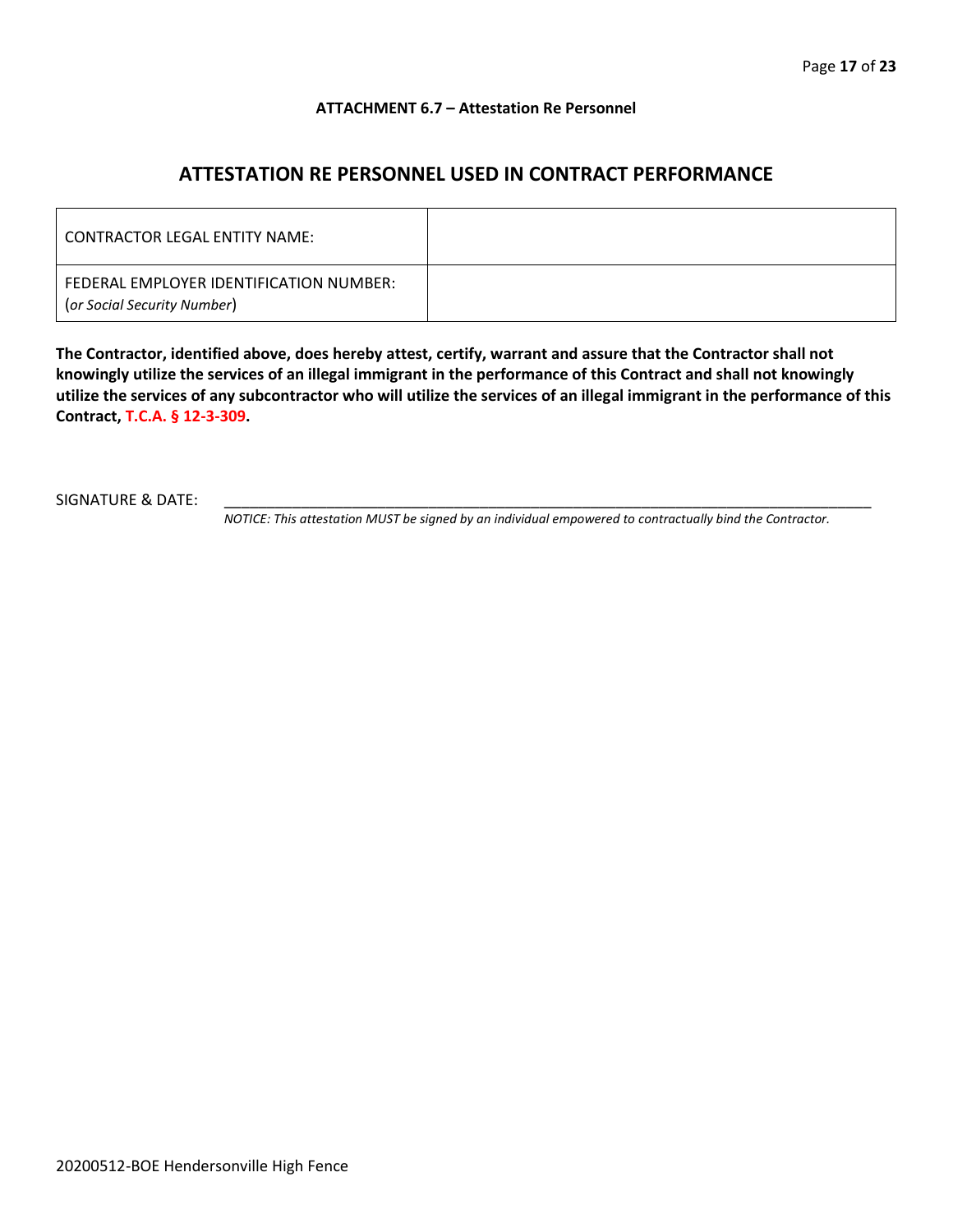#### **ATTACHMENT 6.8 – Drug Free Workplace Affidavit**

The Sumner County Board of Education is committed to maintaining a safe and productive work environment for its employees and to providing high quality service to its citizens. The goal of this policy is for Sumner County Board of Education employees and contractors to remain, or become and remain, drug-free. Abuse and dependency on alcohol and/or drugs can seriously affect the health of employees, contractors and citizens, jeopardize personal safety, impact the safety of others and impair job performance.

STATE OF

**COUNTY OF** \_\_\_\_\_\_\_\_\_\_\_\_\_\_\_\_\_\_\_\_\_\_\_\_\_\_\_\_\_\_\_\_\_

The undersigned, principal officer of

an employer of five (5) or more employees contracting with Sumner County Board of Education to provide goods or services, hereby states under oath as follows:

- 1. The undersigned is a principal officer of (hereinafter referred to as the "Company") and is duly authorized to execute this Affidavit on behalf of the Company.
- 2. The Company submits this Affidavit pursuant to **T.C.A. § 50-9-113**, which requires each employer with no less than five (5) employees receiving pay who contracts with the state and any local government to provide contracted services to submit an affidavit stating that such employer has a drug-free workplace program that complies with Title 50, Chapter 9 of the *Tennessee Code Annotated*.
- 3. The Company is in compliance with **T.C.A. § 50-9-113** and all applicable Federal Laws, Rules and Regulations requiring a drug-free workplace program.

Further affiant saith not.

| <b>Principal Officer:</b> |  |
|---------------------------|--|
|                           |  |
| <b>STATE OF</b>           |  |

**COUNTY OF** \_\_\_\_\_\_\_\_\_\_\_\_\_\_\_\_\_\_\_\_\_\_\_\_\_\_\_\_\_\_\_\_\_\_

Before me personally appeared \_\_\_\_\_\_\_\_\_\_\_\_\_\_\_\_\_\_\_\_\_\_\_\_\_\_\_\_\_\_\_\_\_\_\_\_\_\_\_\_\_\_\_\_\_\_\_\_\_\_\_\_\_\_\_\_\_\_\_\_\_\_, with whom I am personally acquainted (or proved to me on the basis of satisfactory evidence) and who acknowledged that such person executed the foregoing affidavit for the purposes therein contained.

Witness my hand and seal at office this \_\_\_\_\_\_\_\_\_\_\_\_ day of \_\_\_\_\_\_\_\_\_\_\_\_\_\_\_\_\_\_\_\_\_, 20\_\_\_\_.

\_\_\_\_\_\_\_\_\_\_\_\_\_\_\_\_\_\_\_\_\_\_\_\_\_\_\_\_\_\_\_\_\_\_\_\_\_\_\_\_\_\_\_\_\_\_\_\_ Notary Public

My commission expires: \_\_\_\_\_\_\_\_\_\_\_\_\_\_\_\_\_\_\_\_\_\_\_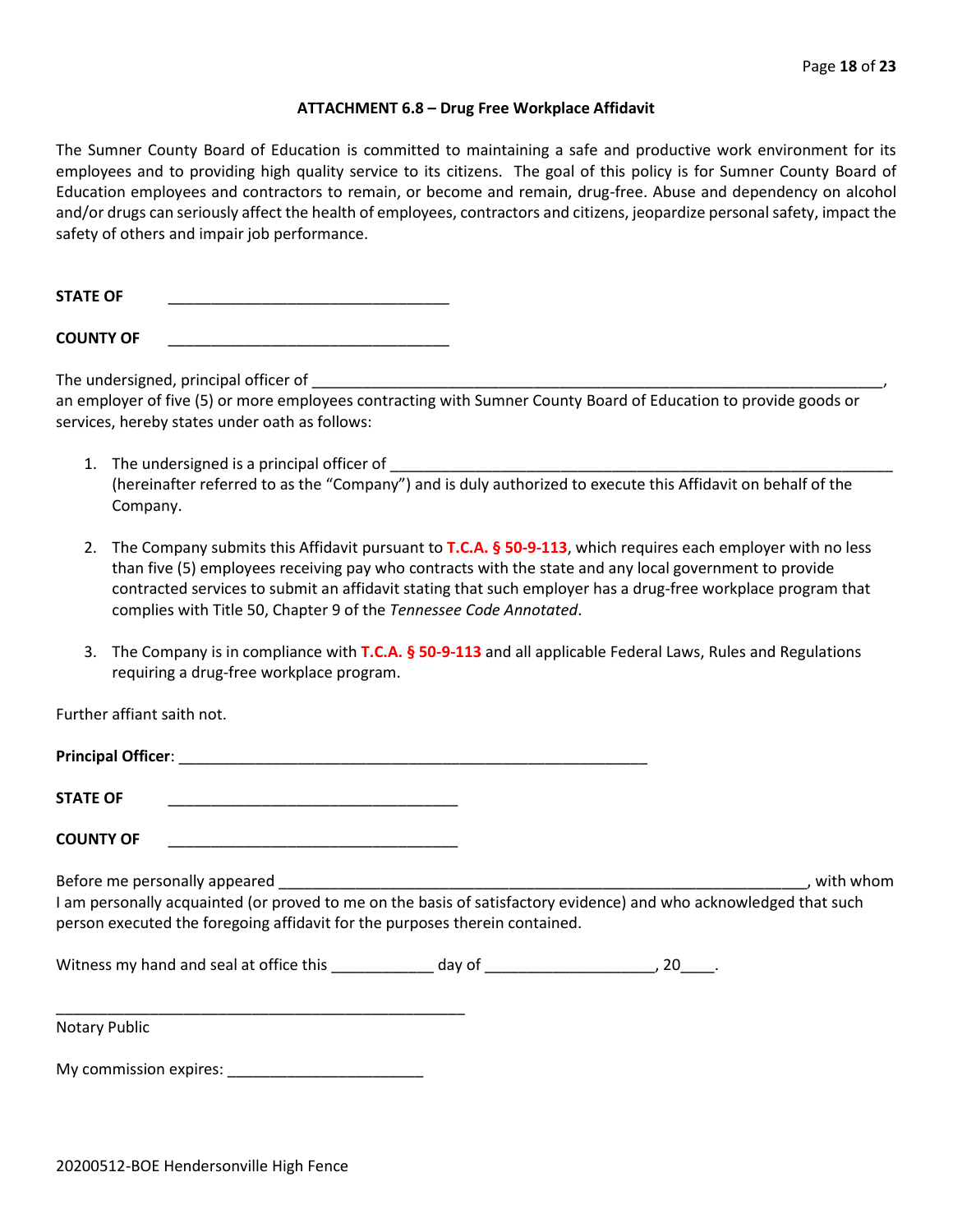#### **ATTACHMENT 6.9 – W9**

|                                                                                                                                                                                                                                                                                                                                                                                                                                                                                                                                                                                                                                                          | <b>Request for Taxpayer</b><br><b>Identification Number and Certification</b><br>(Rev. December 2014)<br>Department of the Treasury<br>Internal Revenue Service<br>1 Name (as shown on your income tax return). Name is required on this line; do not leave this line blank. |                                                                                                                                                                                                                                                                                                                                                |                                                                                           |                                            |    |  |                                                                                                      | Give Form to the<br>requester. Do not<br>send to the IRS.                                                                             |  |  |  |  |  |  |
|----------------------------------------------------------------------------------------------------------------------------------------------------------------------------------------------------------------------------------------------------------------------------------------------------------------------------------------------------------------------------------------------------------------------------------------------------------------------------------------------------------------------------------------------------------------------------------------------------------------------------------------------------------|------------------------------------------------------------------------------------------------------------------------------------------------------------------------------------------------------------------------------------------------------------------------------|------------------------------------------------------------------------------------------------------------------------------------------------------------------------------------------------------------------------------------------------------------------------------------------------------------------------------------------------|-------------------------------------------------------------------------------------------|--------------------------------------------|----|--|------------------------------------------------------------------------------------------------------|---------------------------------------------------------------------------------------------------------------------------------------|--|--|--|--|--|--|
| 2 Business name/disregarded entity name, if different from above<br>N<br>page                                                                                                                                                                                                                                                                                                                                                                                                                                                                                                                                                                            |                                                                                                                                                                                                                                                                              |                                                                                                                                                                                                                                                                                                                                                |                                                                                           |                                            |    |  |                                                                                                      |                                                                                                                                       |  |  |  |  |  |  |
| Specific Instructions on                                                                                                                                                                                                                                                                                                                                                                                                                                                                                                                                                                                                                                 |                                                                                                                                                                                                                                                                              | 3 Check appropriate box for federal tax classification; check only one of the following seven boxes:<br>S Corporation Partnership<br>$\Box$ C Corporation<br>Trust/estate<br>Individual/sole proprietor or<br>single-member LLC<br>Limited liability company. Enter the tax classification (C=C corporation, S=S corporation, P=partnership) ▶ |                                                                                           |                                            |    |  |                                                                                                      | 4 Exemptions (codes apply only to<br>certain entities, not individuals; see<br>instructions on page 3):<br>Exempt payee code (if any) |  |  |  |  |  |  |
| Print or type                                                                                                                                                                                                                                                                                                                                                                                                                                                                                                                                                                                                                                            |                                                                                                                                                                                                                                                                              | Note. For a single-member LLC that is disregarded, do not check LLC; check the appropriate box in the line above for<br>the tax classification of the single-member owner.<br>Other (see instructions)                                                                                                                                         |                                                                                           |                                            |    |  | Exemption from FATCA reporting<br>code (if any)<br>(Applies to accounts maintained outside the U.S.) |                                                                                                                                       |  |  |  |  |  |  |
|                                                                                                                                                                                                                                                                                                                                                                                                                                                                                                                                                                                                                                                          | 5 Address (number, street, and apt. or suite no.)<br>Requester's name and address (optional)<br>6 City, state, and ZIP code                                                                                                                                                  |                                                                                                                                                                                                                                                                                                                                                |                                                                                           |                                            |    |  |                                                                                                      |                                                                                                                                       |  |  |  |  |  |  |
| See                                                                                                                                                                                                                                                                                                                                                                                                                                                                                                                                                                                                                                                      |                                                                                                                                                                                                                                                                              | 7 List account number(s) here (optional)                                                                                                                                                                                                                                                                                                       |                                                                                           |                                            |    |  |                                                                                                      |                                                                                                                                       |  |  |  |  |  |  |
| Part I                                                                                                                                                                                                                                                                                                                                                                                                                                                                                                                                                                                                                                                   |                                                                                                                                                                                                                                                                              | <b>Taxpayer Identification Number (TIN)</b>                                                                                                                                                                                                                                                                                                    |                                                                                           |                                            |    |  |                                                                                                      |                                                                                                                                       |  |  |  |  |  |  |
|                                                                                                                                                                                                                                                                                                                                                                                                                                                                                                                                                                                                                                                          |                                                                                                                                                                                                                                                                              | Enter your TIN in the appropriate box. The TIN provided must match the name given on line 1 to avoid                                                                                                                                                                                                                                           |                                                                                           |                                            |    |  | Social security number                                                                               |                                                                                                                                       |  |  |  |  |  |  |
| backup withholding. For individuals, this is generally your social security number (SSN). However, for a<br>resident alien, sole proprietor, or disregarded entity, see the Part I instructions on page 3. For other<br>entities, it is your employer identification number (EIN). If you do not have a number, see How to get a                                                                                                                                                                                                                                                                                                                         |                                                                                                                                                                                                                                                                              |                                                                                                                                                                                                                                                                                                                                                |                                                                                           |                                            |    |  |                                                                                                      |                                                                                                                                       |  |  |  |  |  |  |
|                                                                                                                                                                                                                                                                                                                                                                                                                                                                                                                                                                                                                                                          | TIN on page 3.                                                                                                                                                                                                                                                               |                                                                                                                                                                                                                                                                                                                                                |                                                                                           |                                            | or |  |                                                                                                      |                                                                                                                                       |  |  |  |  |  |  |
| Note. If the account is in more than one name, see the instructions for line 1 and the chart on page 4 for<br>quidelines on whose number to enter.                                                                                                                                                                                                                                                                                                                                                                                                                                                                                                       |                                                                                                                                                                                                                                                                              |                                                                                                                                                                                                                                                                                                                                                |                                                                                           | <b>Employer identification number</b><br>- |    |  |                                                                                                      |                                                                                                                                       |  |  |  |  |  |  |
| Part II                                                                                                                                                                                                                                                                                                                                                                                                                                                                                                                                                                                                                                                  | <b>Certification</b>                                                                                                                                                                                                                                                         |                                                                                                                                                                                                                                                                                                                                                |                                                                                           |                                            |    |  |                                                                                                      |                                                                                                                                       |  |  |  |  |  |  |
|                                                                                                                                                                                                                                                                                                                                                                                                                                                                                                                                                                                                                                                          | Under penalties of perjury, I certify that:                                                                                                                                                                                                                                  |                                                                                                                                                                                                                                                                                                                                                |                                                                                           |                                            |    |  |                                                                                                      |                                                                                                                                       |  |  |  |  |  |  |
|                                                                                                                                                                                                                                                                                                                                                                                                                                                                                                                                                                                                                                                          |                                                                                                                                                                                                                                                                              | 1. The number shown on this form is my correct taxpayer identification number (or I am waiting for a number to be issued to me); and                                                                                                                                                                                                           |                                                                                           |                                            |    |  |                                                                                                      |                                                                                                                                       |  |  |  |  |  |  |
| 2. I am not subject to backup withholding because: (a) I am exempt from backup withholding, or (b) I have not been notified by the Internal Revenue<br>Service (IRS) that I am subject to backup withholding as a result of a failure to report all interest or dividends, or (c) the IRS has notified me that I am<br>no longer subject to backup withholding; and                                                                                                                                                                                                                                                                                      |                                                                                                                                                                                                                                                                              |                                                                                                                                                                                                                                                                                                                                                |                                                                                           |                                            |    |  |                                                                                                      |                                                                                                                                       |  |  |  |  |  |  |
|                                                                                                                                                                                                                                                                                                                                                                                                                                                                                                                                                                                                                                                          |                                                                                                                                                                                                                                                                              | 3. I am a U.S. citizen or other U.S. person (defined below); and                                                                                                                                                                                                                                                                               |                                                                                           |                                            |    |  |                                                                                                      |                                                                                                                                       |  |  |  |  |  |  |
|                                                                                                                                                                                                                                                                                                                                                                                                                                                                                                                                                                                                                                                          |                                                                                                                                                                                                                                                                              | 4. The FATCA code(s) entered on this form (if any) indicating that I am exempt from FATCA reporting is correct.                                                                                                                                                                                                                                |                                                                                           |                                            |    |  |                                                                                                      |                                                                                                                                       |  |  |  |  |  |  |
| Certification instructions. You must cross out item 2 above if you have been notified by the IRS that you are currently subject to backup withholding<br>because you have failed to report all interest and dividends on your tax return. For real estate transactions, item 2 does not apply. For mortgage<br>interest paid, acquisition or abandonment of secured property, cancellation of debt, contributions to an individual retirement arrangement (IRA), and<br>generally, payments other than interest and dividends, you are not required to sign the certification, but you must provide your correct TIN. See the<br>instructions on page 3. |                                                                                                                                                                                                                                                                              |                                                                                                                                                                                                                                                                                                                                                |                                                                                           |                                            |    |  |                                                                                                      |                                                                                                                                       |  |  |  |  |  |  |
| Sign<br>Here                                                                                                                                                                                                                                                                                                                                                                                                                                                                                                                                                                                                                                             | Signature of<br>U.S. person $\blacktriangleright$                                                                                                                                                                                                                            |                                                                                                                                                                                                                                                                                                                                                |                                                                                           | Date $\blacktriangleright$                 |    |  |                                                                                                      |                                                                                                                                       |  |  |  |  |  |  |
|                                                                                                                                                                                                                                                                                                                                                                                                                                                                                                                                                                                                                                                          | <b>General Instructions</b>                                                                                                                                                                                                                                                  |                                                                                                                                                                                                                                                                                                                                                | · Form 1098 (home mortgage interest), 1098-E (student loan interest), 1098-T<br>(tuition) |                                            |    |  |                                                                                                      |                                                                                                                                       |  |  |  |  |  |  |
| Section references are to the Internal Revenue Code unless otherwise noted.                                                                                                                                                                                                                                                                                                                                                                                                                                                                                                                                                                              |                                                                                                                                                                                                                                                                              | · Form 1099-C (canceled debt)                                                                                                                                                                                                                                                                                                                  |                                                                                           |                                            |    |  |                                                                                                      |                                                                                                                                       |  |  |  |  |  |  |
| Future developments. Information about developments affecting Form W-9 (such<br>as legislation enacted after we release it) is at www.irs.gov/fw9.                                                                                                                                                                                                                                                                                                                                                                                                                                                                                                       |                                                                                                                                                                                                                                                                              |                                                                                                                                                                                                                                                                                                                                                | . Form 1099-A (acquisition or abandonment of secured property)                            |                                            |    |  |                                                                                                      |                                                                                                                                       |  |  |  |  |  |  |
| <b>Purpose of Form</b>                                                                                                                                                                                                                                                                                                                                                                                                                                                                                                                                                                                                                                   |                                                                                                                                                                                                                                                                              | Use Form W-9 only if you are a U.S. person (including a resident alien), to<br>provide your correct TIN.                                                                                                                                                                                                                                       |                                                                                           |                                            |    |  |                                                                                                      |                                                                                                                                       |  |  |  |  |  |  |
| If you do not return Form W-9 to the requester with a TIN, you might be subject<br>An individual or entity (Form W-9 requester) who is required to file an information<br>to backup withholding. See What is backup withholding? on page 2.<br>return with the IRS must obtain your correct taxpayer identification number (TIN)                                                                                                                                                                                                                                                                                                                         |                                                                                                                                                                                                                                                                              |                                                                                                                                                                                                                                                                                                                                                |                                                                                           |                                            |    |  |                                                                                                      |                                                                                                                                       |  |  |  |  |  |  |
| which may be your social security number (SSN), individual taxpayer identification<br>number (ITIN), adoption taxpayer identification number (ATIN), or employer<br>identification number (EIN), to report on an information return the amount paid to<br>you, or other amount reportable on an information return. Examples of information                                                                                                                                                                                                                                                                                                              |                                                                                                                                                                                                                                                                              | By signing the filled-out form, you:<br>1. Certify that the TIN you are giving is correct (or you are waiting for a number<br>to be issued).                                                                                                                                                                                                   |                                                                                           |                                            |    |  |                                                                                                      |                                                                                                                                       |  |  |  |  |  |  |
| 2. Certify that you are not subject to backup withholding, or<br>returns include, but are not limited to, the following:<br>3. Claim exemption from backup withholding if you are a U.S. exempt payee. If                                                                                                                                                                                                                                                                                                                                                                                                                                                |                                                                                                                                                                                                                                                                              |                                                                                                                                                                                                                                                                                                                                                |                                                                                           |                                            |    |  |                                                                                                      |                                                                                                                                       |  |  |  |  |  |  |
| · Form 1099-INT (interest earned or paid)<br>applicable, you are also certifying that as a U.S. person, your allocable share of<br>. Form 1099-DIV (dividends, including those from stocks or mutual funds)                                                                                                                                                                                                                                                                                                                                                                                                                                              |                                                                                                                                                                                                                                                                              |                                                                                                                                                                                                                                                                                                                                                |                                                                                           |                                            |    |  |                                                                                                      |                                                                                                                                       |  |  |  |  |  |  |
| any partnership income from a U.S. trade or business is not subject to the<br>* Form 1099-MISC (various types of income, prizes, awards, or gross proceeds)<br>withholding tax on foreign partners' share of effectively connected income, and                                                                                                                                                                                                                                                                                                                                                                                                           |                                                                                                                                                                                                                                                                              |                                                                                                                                                                                                                                                                                                                                                |                                                                                           |                                            |    |  |                                                                                                      |                                                                                                                                       |  |  |  |  |  |  |
| . Form 1099-B (stock or mutual fund sales and certain other transactions by<br>4. Certify that FATCA code(s) entered on this form (if any) indicating that you are<br>brokers)<br>exempt from the FATCA reporting, is correct. See What is FATCA reporting? on<br>page 2 for further information.<br>· Form 1099-S (proceeds from real estate transactions)                                                                                                                                                                                                                                                                                              |                                                                                                                                                                                                                                                                              |                                                                                                                                                                                                                                                                                                                                                |                                                                                           |                                            |    |  |                                                                                                      |                                                                                                                                       |  |  |  |  |  |  |
|                                                                                                                                                                                                                                                                                                                                                                                                                                                                                                                                                                                                                                                          | . Form 1099-K (merchant card and third party network transactions)                                                                                                                                                                                                           |                                                                                                                                                                                                                                                                                                                                                |                                                                                           |                                            |    |  |                                                                                                      |                                                                                                                                       |  |  |  |  |  |  |

Cat. No. 10231X

Form W-9 (Rev. 12-2014)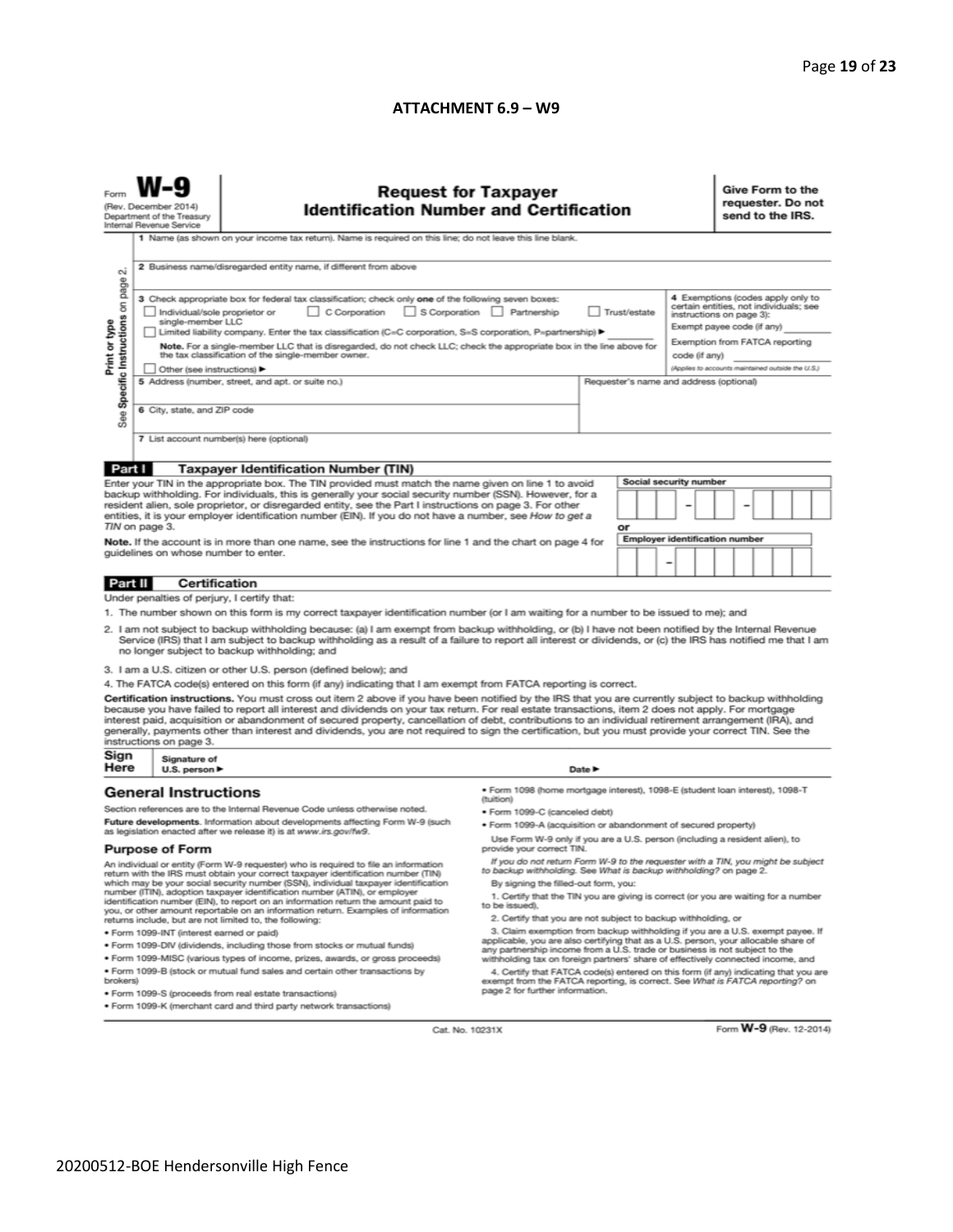#### **ATTACHMENT 6.10 – Standard Terms & Conditions SUMNER COUNTY BOARD OF EDUCATION (SCS)**

#### **1. PREPARATION AND SUBMISSION OF BID.**

- **a.** Failure to examine any drawings**,** specifications, or instructions will be at the proposer's risk. Any deviation from the stated terms, conditions and specifications must be coordinated with and approved in writing by the SCS Purchasing Supervisor.
- **b.** RFP/ITB SUBMITTAL / SIGNATURE: Proposal shall give the full name and business address of the bidder. If the proposer is a corporation, the name shall be stated as it is in the corporate charter. Proposals must be signed in ink by the proposer's authorized agent. Unsigned proposals will be rejected. Proposals are to be sealed and the outside of the envelope is to reference the RFP/ITB number. The person signing the proposal must show their title, and if requested by the institution, must furnish satisfactory proof of his or her authority to bind his or her company in contract. Proposer understands that by submitting a proposal with an authorized signature, it shall constitute an offer to SCS. Proposals must be typewritten or in ink; otherwise they may not be considered. Purchase orders will be issued to the firm name appearing on the W9. Electronic submissions via email, fax, etc. shall not be accepted.
- **c.** SCS is not responsible for any costs incurred by any vendor pursuant to the RFP/ITB. The vendor shall be responsible for all costs incurred in connection with the preparation and submission of its proposal.
- **d.** All proposers must be in compliance with T.C.A. § 62-6-119 at the time of proposal submission and provide evidence of compliance with the applicable provisions of the chapter before such proposal may be considered.
- **e.** Proposals are to be received in the location designated in the RFP/ITB no later than the specified date and time. Late submissions will NOT be opened or considered.
- **f.** No erasures permitted. Errors may be crossed out and corrections printed in ink or typewritten adjacent to error and must be initialed in ink by person signing the proposal.
- **g.** Specifications: Reference to available specifications shall be sufficient to make the terms of the specifications binding on the proposer. The use of the name of a manufacturer, or any special brand or make in describing an item does not restrict the proposer to that manufacturer or specific article, unless specifically stated. Comparable products of other manufacturers will be considered if proof of compatibility is contained in the proposal. Proposers are required to notify SCSs Purchasing Supervisor whenever specifications/procedures are not perceived to be fair and open. The articles on which the proposal is submitted must be equal or superior to that specified. Informative and Descriptive Literature: The proposer must show brand or trade names of the articles proposed, when applicable. It shall be the responsibility of the proposer, including proposer's whose product is referenced, to furnish with the proposer such specifications, catalog pages, brochures or other data as will provide an adequate basis for determining the quality and functional capabilities of the product offered. Failure to provide this data may be considered valid justification for rejection of proposer.
- **h.** Samples: Samples of items when called for, must be furnished free of expense, and if not destroyed will, upon proposer's request within ten (10) days of RFP/ITB opening, be returned at the proposer's expense. Each sample must be labeled with the proposer's name, manufacturer's brand name and number, RFP/ITB number and item reference.
- **i.** Time of Performance: The number of calendar days in which delivery is to be made after receipt of order shall be stated in the RFP/ITB and may be a factor in making an award, price notwithstanding. If no delivery time is stated in the bid, bidder agrees that delivery is to be made within two weeks (10 business days) of order.
- **j.** Transportation and delivery charges should be included in the price and be fully prepaid by the vendor to the destination specified in the RFP/ITB. Proposal prices shall include delivery of all items F.O.B. destination.
- **k.** New materials and supplies must be delivered unless otherwise specifically stated in the RFP/ITB.
- **l.** Alternate/multiple bids will not be considered unless specifically called for in the RFP/ITB.
- **m.** Only proposals submitted on RFP/ITB forms furnished by SCS will be considered.
- n. By signing this RFP/ITB where indicated, the proposer agrees to strictly abide by all applicable local, state and federal statutes and regulations. The proposer further certifies that this proposer is made without collusion or fraud.
- **o.** Error in Proposal. In case of error in the extension of prices in the proposal, the unit price will govern. Late submissions will NOT be opened or considered. Proposers are cautioned to verify their proposals before submission, as amendments received after the RFP/ITB deadline will not be considered. No proposals shall be altered, amended or withdrawn after opening. After proposal opening, a proposer may withdraw a proposal only when there is obvious clerical error such as a misplaced decimal point, or when enforcement of the proposal would impose unconscionable hardship due to an error in the proposal resulting in a quotation substantially below the other proposals received. Proposal withdrawals will be considered only upon written request of the proposer.
- **2. OPEN RECORDS.** In order to comply with the provisions of the Tennessee Open Records Act, all proposals will be publicly opened and are subject to public inspection after the award upon written request. Proposers may be present at RFP/ITB opening. Summary information will be posted the SCS website, www.sumnerschools.org under the Invitation to Bid link.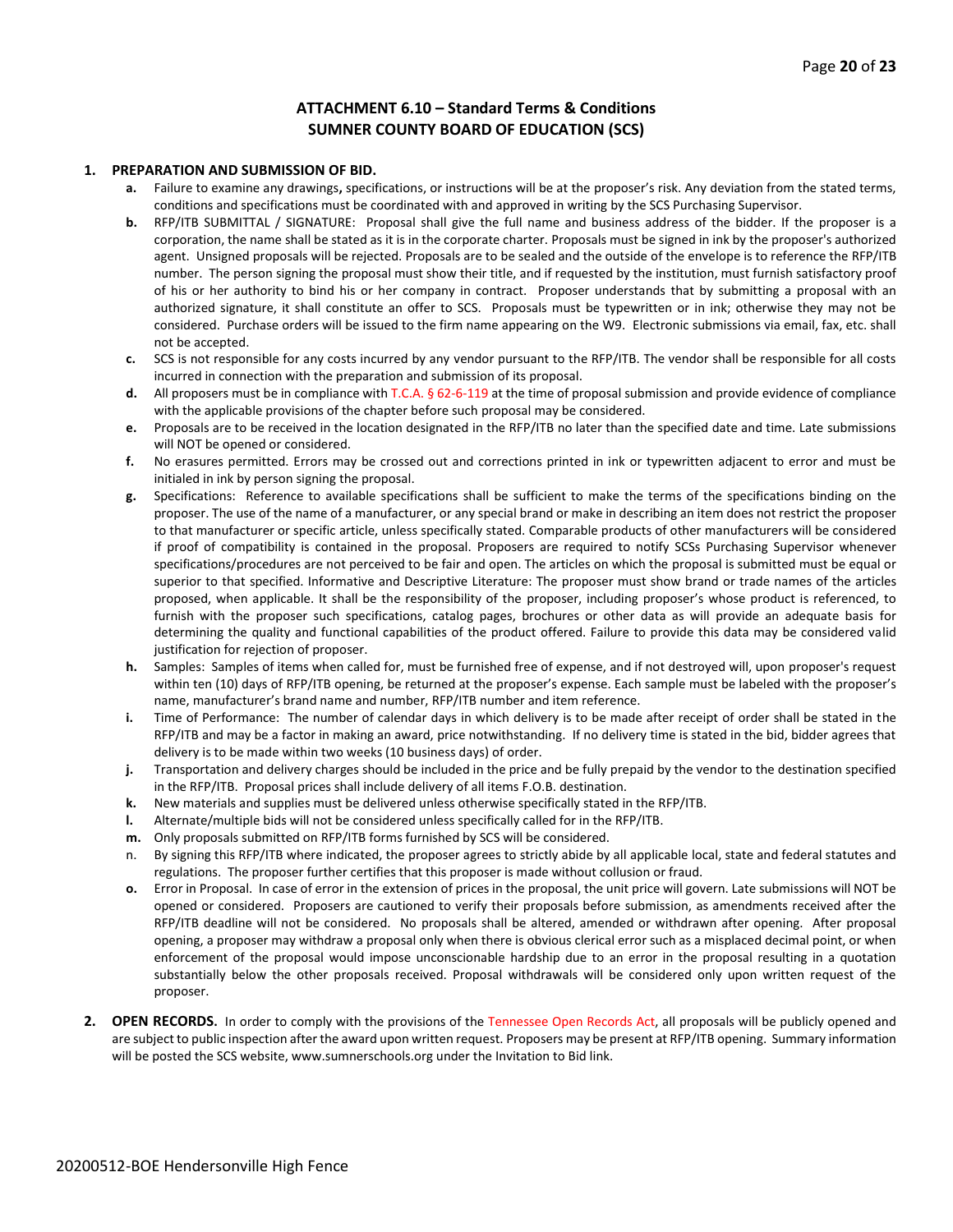- **3. ACCEPTANCE AND AWARD.** SCS reserves the right to reject any and all proposals and to waive any informality in proposals and, unless otherwise specified by the proposer to accept any item in the proposal. Action to reject all proposals shall be taken for unreasonably high prices, errors in the proposal documents, cessation of need, unavailability of funds, or any other reason approved by SCS.
	- a. Contracts and purchases will be made with the lowest, responsive, responsible, qualified proposer. The quality of the articles to be supplied, their conformity with the specifications, their suitability to the requirements of the Institution, cash discount offered, and the delivery terms will be taken into consideration.
	- b. Any deviation from these stated terms, specifications and conditions must be coordinated with and approved in writing by the Purchasing Supervisor.
	- c. Prices quoted on the response (if any) are to be considered firm and binding until the said equipment, supplies or services are in the possession of SCS.
	- d. SCS reserves the right to order more or less than the quantity listed in the proposal.
	- e. If a proposer fails to state a time within which a proposal must be accepted, it is understood and agreed that SCS shall have ninety (90) days to accept.
	- f. No purchase or contract is authorized or valid until the issuance of a SCS purchase order in accordance with SCS policy. No SCS employee is authorized to purchase equipment, supplies or services prior to the issuance of such a purchase order.
	- g. The contract may not be assigned without written SCS consent.
	- h. If the appropriate space is marked on the RFP/ITB, other Institutions (such as State, Local and/or Public Agencies) may purchase off the contract during the same period as SCS.
	- i. The awarded proposer will be required to post a performance and payment bond in the amount of 25% of the contract price if it exceeds \$100,000 as stated by T.C.A. §12-4-201.
	- j. If the project cost is in excess of \$25,000 a performance bond must be secured by the requesting part in an amount equal to the market improvement value.
	- k. By submission of this bid and signature thereof, the Bidder acknowledges compliance with the provisions of Public Chapter No. 587 / Senate Bill No. 2048 (Employee Background Check). The Bidder further agrees to submit a formal certification thereof prior to commencing work.
- **4. PAYMENT**. Payment terms must be specified in the proposal, including any discounts for early payment. Partial payments will not be approved unless justification for such payment can be shown. Terms will be NET 30 days. Payment will not be made until the conditions and specifications of the RFP/ITB are inspected and approved as conforming by persons appointed by SCS.
- **5. DEFAULT OF SELECTED VENDOR.** In case of vendor default, SCS may procure the articles or services from other sources and hold the defaulting vendor responsible for any resulting cost. If the awarded vendor violates any terms of their response, the contract, SCS policy or any law, they may be disqualified from proposing for a period of two years for minor violations or longer for major violations. Proposals from disqualified proposers will not be accepted during the period of disqualification.
- **6. INSPECTION OF PURCHASES.** Articles received which are not equivalent will not be accepted and will be picked up by the vendor or returned to vendor, shipping charges collect. SCS shall have a reasonable period in which to inspect and accept or reject materials without liability. If necessity requires SCS to use nonconforming materials, an appropriate reduction in payment may be made.
- **7. TAXES.** SCS is tax exempt; do not include taxes in quotation. Vendors making improvements or additions to or performing repair work on real property for SCS are liable for any applicable sales or use tax on tangible personal property used in connection with the contract or furnished to vendors by the state for use under the contract.
- **8. NONDISCRIMINATION.** SCS is an equal opportunity employer. SCS and bidder agree to comply with Titles VI and VII of the Civil Rights Act of 1964, Title IX of the Education Amendments of 1972, Section 504 of the Rehabilitation Act of 1973, Executive Order 11,246, the Americans with Disabilities Act of 1990, if applicable, and the related regulations to each. Each party assures that it will not discriminate against any individual including, but not limited to employees or applicants for employment and/or students, because of race, religion, creed, color, sex, age, disability, veteran status or national origin. In the event that any claims should arise with regards to violations of any such local, state or federal law, statues, rule or regulations, the vendor will indemnify and hold SCS harmless for any damages, including court costs or attorney fees, which might be incurred.
- **9. PROHIBITIONS/NO VENDOR CONTRACT FORM.** Acceptance of gifts from vendors is prohibited. T.C.A. §12-4-106. The contract documents for purchase under this RFP/ITB shall consist of the successful proposer's bid and SCSs purchase order. The proposer may request exceptions to terms and conditions and/or request SCS to accept other terms and conditions by means of subsequent documents such as invoices, warranty agreements, license agreements, etc. All subsequent documents shall be open to revision for impermissible language. SCS reserves the right to render the proposal unresponsive and subject the proposal to rejection if successful terms cannot be negotiated.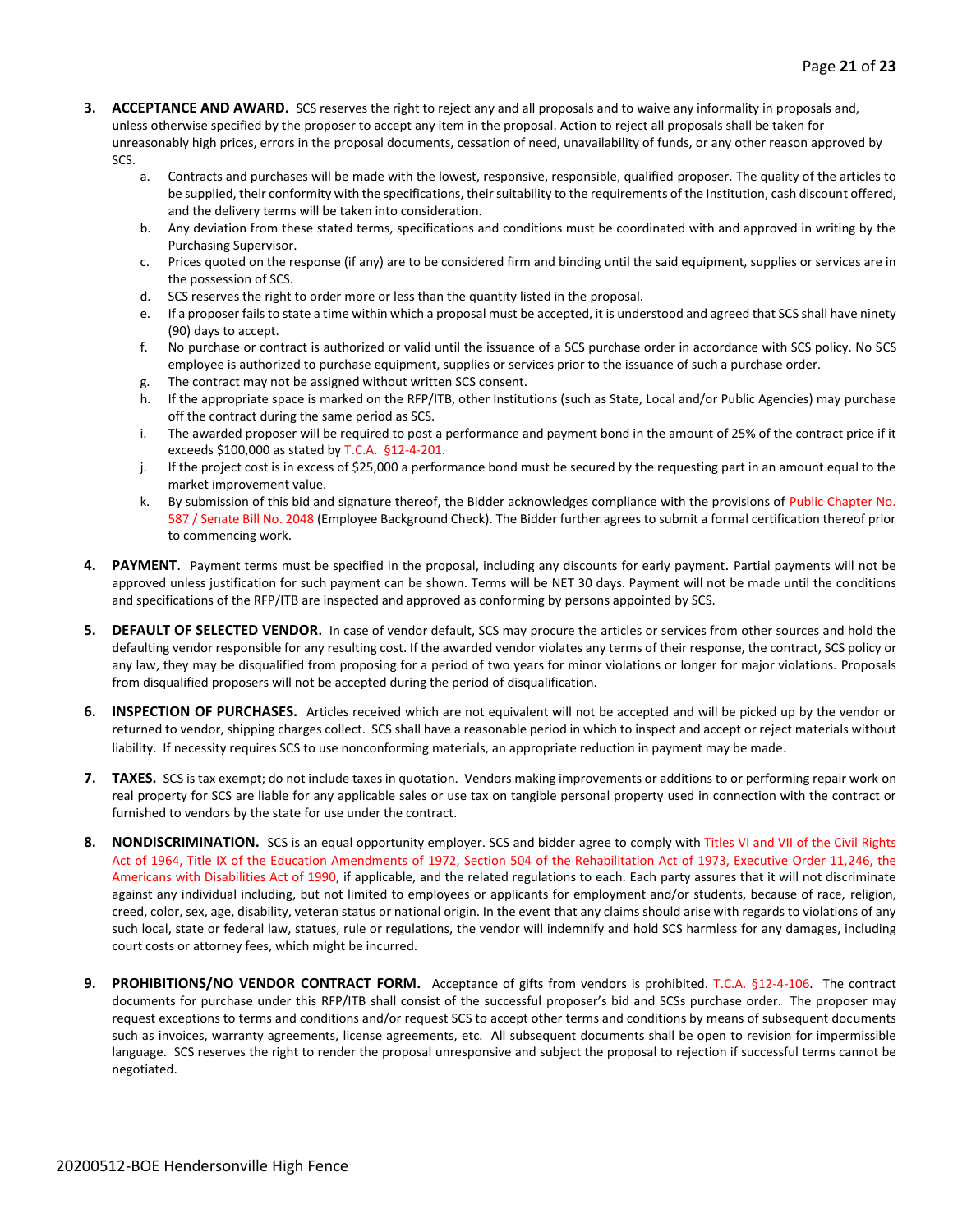- **10. PROHIBITION ON HIRING ILLEGAL IMMIGRANTS.** Tennessee Public Chapter No. 878 of 2006, T.C.A. §12-3-309, requires that Contractor attest in writing that Contractor will not knowingly utilize the services of illegal immigrants in the performance of this Contract and will not knowingly utilize the services of any subcontractor, if permitted under this Contract, who will utilize the services of illegal immigrants in the performance of this Contract. The attestation shall be made on the form, Attestation re Personnel Used in Contract Performance ("the Attestation"), which is attached and hereby incorporated by this reference.
- **11. SALES AND USE TAX.** Before the Purchase Order/Contract resulting from this RFP/ITB is signed, the apparent successful proposer must be registered with the Department of Revenue for the collection of Tennessee sales and use tax as required by T.C.A. §12-3-306.
- **12. ASSIGNMENT.** Neither the vendor nor SCS may assign this agreement without prior written consent of the other party.
- **13. LIABILITIES.** The vendor shall indemnify SCS against liability for any suits, actions or claims of any character arising from or relating to the performance under this agreement by the vendor or its subcontractors. SCS has no obligation for the payment of any judgement or the settlement of any claim made against the vendor or its subcontractors as a result of obligations under this contract.
- **14. APPLICABLE LAW.** Any contract shall be interpreted under the laws and statutes of the State of Tennessee. SCS does not enter into contracts which provide for mediation or arbitration. Any action arising from any contract made from this RFP/ITB shall be brought in the state courts in Sumner County, TN or in the United States Federal District Court for the Middle District of Tennessee.

Additionally, it is a violation of state statutes to purchase materials, supplies, services or any other item from a vendor that is a commissioner, official, employee or board member that has any financial or beneficial interest in such transaction, T.C.A. §12-4-101.

- **15. FUNDS**. The Proposer understands and accepts the non-appropriation of funds provision of SCS.
- **16. DATA PRIVACY AND SECURITY**. Personal Information (PI) includes but is not limited to that information protected by HIPAA, the HITECH Act, FERPA, or Gramm-Leach-Bliley) or such information which would allow a third party to gain access to the personal, medical or financial records of any of any party. Vendor represents and warrants that its collection, access, use, storage, disposal and disclosure of PI complies with all applicable federal and state privacy and data protection laws. Vendor represents and warrants that Vendor will maintain compliance with the SSAE 16 standard, and shall undertake any audits and risk assessments Vendor deems necessary to maintain compliance with SSAE16. If PI provided by SCS to Vendor is subject to FERPA. Vendor agrees that in its handling of FERPA data it will perform as a school official as that term is defined by FERPA regulations. Vendor acknowledges that its improper disclosure or redisclosure of PI covered by FERPA may, under certain circumstances, result in Vendor's exclusion from eligibility to contract with SCS for at least five (5) years. Vendor shall provide SCS with the name and contact information for an employee of Vendor who shall serve as SCS's primary security contact and shall be available to assist Customer twenty-four (24) hours per day, seven (7) days per week as a contact in resolving obligations associated with any security incident in which it is reasonably suspected that there has been a breach of information security. Vendor shall immediately mitigate or resolve any Security Incident, at Vendor's expense and in accordance with applicable privacy rights, laws, regulations and standards. Vendor shall reimburse SCS for actual costs incurred by SCS in responding to, and mitigating damages caused by, any Security Incident, including all costs of notice and/or remediation incurred under applicable law as a result of the Security Incident.
- **17. IRAN DIVESTMENT ACT.** By submission of this proposal, each proposer and each person signing on behalf of any proposer certified, and in the case of a joint proposal, each party thereto certifies as to its own organization, under penalty of perjury, that to the best of its knowledge and belief that each proposer is not on the list created pursuant to T.C.A. §12-12-106.
- **18. COMPLIANCE WITH CONDUCT STANDARDS**. Contractors shall be fully responsible for the conduct of its employees, subcontractors, representatives and agents. Loud or offensive music, language or behavior is unacceptable. Tobacco use of any type and vaping is prohibited on SCS property. Contact or interaction with staff or students is not allowed excepted between designated representatives of SCS and Contractor.